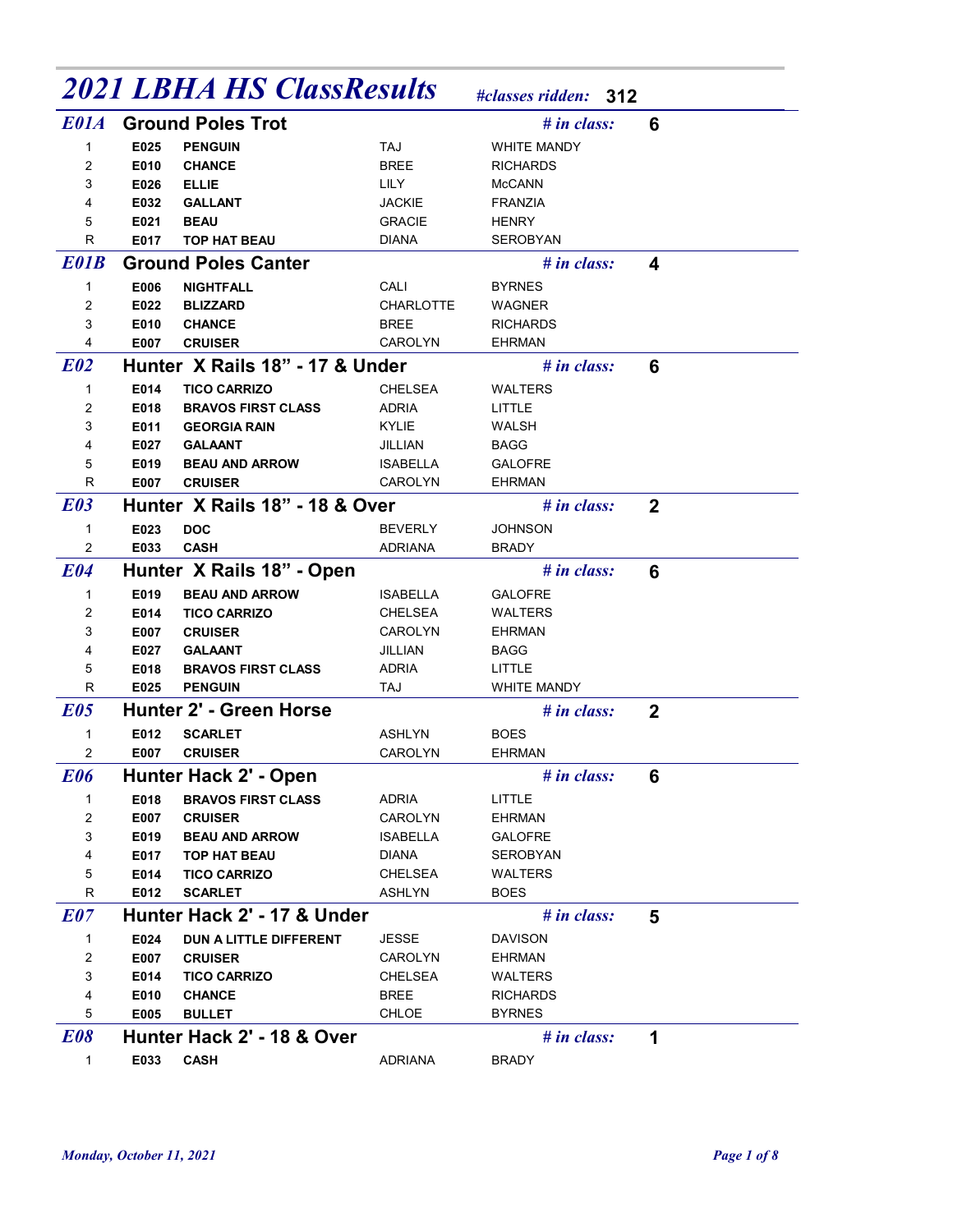| <b>CRUISER</b><br>CAROLYN<br>E007<br><b>EHRMAN</b><br>1<br>2<br><b>TOP HAT BEAU</b><br>E017<br><b>DIANA</b><br>SEROBYAN<br>3<br><b>ADRIA</b><br>LITTLE<br>E018<br><b>BRAVOS FIRST CLASS</b><br><b>BOES</b><br>4<br><b>ASHLYN</b><br>E012<br><b>SCARLET</b><br>WALSH<br>5<br>KYLIE<br>E011<br><b>GEORGIA RAIN</b><br>${\sf R}$<br>CHELSEA<br>WALTERS<br>E014<br><b>TICO CARRIZO</b><br><b>Equitation Over Fences 2' 3" - Open</b><br><b>E13</b><br>$#$ in class:<br>4<br>ADRIA<br>LITTLE<br><b>BRAVOS FIRST CLASS</b><br>$\mathbf{1}$<br>E018<br>$\overline{\mathbf{c}}$<br>CHLOE<br><b>BYRNES</b><br>E005<br><b>BULLET</b><br>$\ensuremath{\mathsf{3}}$<br><b>CRUISER</b><br>CAROLYN<br>EHRMAN<br>E007<br>4<br><b>ADRIANA</b><br><b>BRADY</b><br><b>CASH</b><br>E033<br>E14<br>Hunter 2' 6" - 17 & Under<br>$#$ in class:<br>1<br>KYLIE<br>WALSH<br><b>GEORGIA RAIN</b><br>$\overline{1}$<br>E011<br><b>E17</b><br>Jumpers 2' 6" - Open<br>$#$ in class:<br>4<br>E033<br><b>CASH</b><br>ADRIANA<br><b>BRADY</b><br>$\mathbf{1}$<br>2<br>E018<br><b>BRAVOS FIRST CLASS</b><br><b>ADRIA</b><br>LITTLE<br>3<br>KYLIE<br>E011<br><b>GEORGIA RAIN</b><br>WALSH<br>4<br>E017<br><b>TOP HAT BEAU</b><br><b>DIANA</b><br>SEROBYAN<br><b>E18</b><br><b>Pairs Walk/Trot - Open</b><br>$#$ in class:<br>12<br><b>TICO CARRIZO</b><br>CHELSEA<br>E014<br>WALTERS<br>-1<br>E018<br><b>BRAVOS FIRST CLASS</b><br>LITTLE<br><b>ADRIA</b><br>$\mathbf{1}$<br>2<br><b>CRUISER</b><br>CAROLYN<br><b>EHRMAN</b><br>E007<br>2<br>KYLIE<br>WALSH<br>E011<br><b>GEORGIA RAIN</b><br>3<br>JAELYN<br><b>BOVOLICK</b><br>E008<br><b>SMALL BUT MIGHTY</b><br>3<br><b>BLAKE</b><br>ROWLEY<br>E009<br><b>LEAP OF FAITH</b><br>4<br><b>DIANA</b><br><b>SEROBYAN</b><br>E017<br><b>TOP HAT BEAU</b><br>MILENA<br><b>FLYNN</b><br>4<br>E043<br><b>GOOD GOLLY MISS MOLLY</b><br><b>WHITE MANDY</b><br>5<br>E025<br><b>PENGUIN</b><br>TAJ<br>5<br>CHARLOTTE<br>WAGNER<br>E022<br><b>BLIZZARD</b><br>R<br><b>BYRNES</b><br>E006<br><b>NIGHTFALL</b><br>CALI<br>${\sf R}$<br><b>GRACIE</b><br>E021<br><b>BEAU</b><br><b>HENRY</b><br>E19<br>Egg & Spoon<br>$#$ in class:<br>1<br><b>ASHLYN</b><br>E012<br><b>SCARLET</b><br><b>BOES</b><br>$\mathbf{1}$<br>E20<br>Pleasure Walk Only - 10 & Under<br>$#$ in class:<br>3<br><b>BEAU</b><br><b>GRACIE</b><br>E021<br><b>HENRY</b><br>-1<br>E037<br>AS YOU WISH<br><b>BROOKE</b><br>2<br><b>NORMAN</b><br>3<br><b>GOOD GOLLY MISS MOLLY</b><br>GONZALES<br>E015<br>MILA<br>E21<br><b>Pleasure Walk/Trot - 10 &amp; Under</b><br>$#$ in class:<br>4<br><b>ELLIE</b><br><b>LILY</b><br><b>McCANN</b><br>E026<br>$\mathbf{1}$<br><b>GRACIE</b><br>2<br>E021<br><b>BEAU</b><br><b>HENRY</b><br>3<br>E029<br><b>BOWIE</b><br>CHLOE<br><b>MYRICK</b><br>4<br><b>AVERY</b><br><b>BOES</b><br>E013<br><b>SCARLET</b><br>E22<br>Pleasure Walk/Trot - 11 - 13<br>$#$ in class:<br>6<br><b>BEAU AND ARROW</b><br><b>GALOFRE</b><br>E019<br><b>ISABELLA</b><br>$\mathbf{1}$<br><b>MERLIN</b><br><b>ISABELLA</b><br>TRUMBLE<br>2<br>E036<br>3<br><b>GALLANT</b><br><b>JACKIE</b><br><b>FRANZIA</b><br>E032<br>JAELYN<br>4<br>E008<br><b>SMALL BUT MIGHTY</b><br><b>BOVOLICK</b><br>AUBRIE<br><b>HOLTHAUS</b><br>5<br>E028<br><b>WON HOT TOPIC</b><br>R<br>CALI<br><b>NIGHTFALL</b><br><b>BYRNES</b><br>E006 |
|----------------------------------------------------------------------------------------------------------------------------------------------------------------------------------------------------------------------------------------------------------------------------------------------------------------------------------------------------------------------------------------------------------------------------------------------------------------------------------------------------------------------------------------------------------------------------------------------------------------------------------------------------------------------------------------------------------------------------------------------------------------------------------------------------------------------------------------------------------------------------------------------------------------------------------------------------------------------------------------------------------------------------------------------------------------------------------------------------------------------------------------------------------------------------------------------------------------------------------------------------------------------------------------------------------------------------------------------------------------------------------------------------------------------------------------------------------------------------------------------------------------------------------------------------------------------------------------------------------------------------------------------------------------------------------------------------------------------------------------------------------------------------------------------------------------------------------------------------------------------------------------------------------------------------------------------------------------------------------------------------------------------------------------------------------------------------------------------------------------------------------------------------------------------------------------------------------------------------------------------------------------------------------------------------------------------------------------------------------------------------------------------------------------------------------------------------------------------------------------------------------------------------------------------------------------------------------------------------------------------------------------------------------------------------------------------------------------------------------------------------------------------------------------------------------------------------------------------------------------------------------------------------------------------------------------------------------------------------------------------------------------------------------------------------------------------------------------------------------------------------------------------------------------------------------------------------------------------------------------------------------------------------------------------------------|
|                                                                                                                                                                                                                                                                                                                                                                                                                                                                                                                                                                                                                                                                                                                                                                                                                                                                                                                                                                                                                                                                                                                                                                                                                                                                                                                                                                                                                                                                                                                                                                                                                                                                                                                                                                                                                                                                                                                                                                                                                                                                                                                                                                                                                                                                                                                                                                                                                                                                                                                                                                                                                                                                                                                                                                                                                                                                                                                                                                                                                                                                                                                                                                                                                                                                                                          |
|                                                                                                                                                                                                                                                                                                                                                                                                                                                                                                                                                                                                                                                                                                                                                                                                                                                                                                                                                                                                                                                                                                                                                                                                                                                                                                                                                                                                                                                                                                                                                                                                                                                                                                                                                                                                                                                                                                                                                                                                                                                                                                                                                                                                                                                                                                                                                                                                                                                                                                                                                                                                                                                                                                                                                                                                                                                                                                                                                                                                                                                                                                                                                                                                                                                                                                          |
|                                                                                                                                                                                                                                                                                                                                                                                                                                                                                                                                                                                                                                                                                                                                                                                                                                                                                                                                                                                                                                                                                                                                                                                                                                                                                                                                                                                                                                                                                                                                                                                                                                                                                                                                                                                                                                                                                                                                                                                                                                                                                                                                                                                                                                                                                                                                                                                                                                                                                                                                                                                                                                                                                                                                                                                                                                                                                                                                                                                                                                                                                                                                                                                                                                                                                                          |
|                                                                                                                                                                                                                                                                                                                                                                                                                                                                                                                                                                                                                                                                                                                                                                                                                                                                                                                                                                                                                                                                                                                                                                                                                                                                                                                                                                                                                                                                                                                                                                                                                                                                                                                                                                                                                                                                                                                                                                                                                                                                                                                                                                                                                                                                                                                                                                                                                                                                                                                                                                                                                                                                                                                                                                                                                                                                                                                                                                                                                                                                                                                                                                                                                                                                                                          |
|                                                                                                                                                                                                                                                                                                                                                                                                                                                                                                                                                                                                                                                                                                                                                                                                                                                                                                                                                                                                                                                                                                                                                                                                                                                                                                                                                                                                                                                                                                                                                                                                                                                                                                                                                                                                                                                                                                                                                                                                                                                                                                                                                                                                                                                                                                                                                                                                                                                                                                                                                                                                                                                                                                                                                                                                                                                                                                                                                                                                                                                                                                                                                                                                                                                                                                          |
|                                                                                                                                                                                                                                                                                                                                                                                                                                                                                                                                                                                                                                                                                                                                                                                                                                                                                                                                                                                                                                                                                                                                                                                                                                                                                                                                                                                                                                                                                                                                                                                                                                                                                                                                                                                                                                                                                                                                                                                                                                                                                                                                                                                                                                                                                                                                                                                                                                                                                                                                                                                                                                                                                                                                                                                                                                                                                                                                                                                                                                                                                                                                                                                                                                                                                                          |
|                                                                                                                                                                                                                                                                                                                                                                                                                                                                                                                                                                                                                                                                                                                                                                                                                                                                                                                                                                                                                                                                                                                                                                                                                                                                                                                                                                                                                                                                                                                                                                                                                                                                                                                                                                                                                                                                                                                                                                                                                                                                                                                                                                                                                                                                                                                                                                                                                                                                                                                                                                                                                                                                                                                                                                                                                                                                                                                                                                                                                                                                                                                                                                                                                                                                                                          |
|                                                                                                                                                                                                                                                                                                                                                                                                                                                                                                                                                                                                                                                                                                                                                                                                                                                                                                                                                                                                                                                                                                                                                                                                                                                                                                                                                                                                                                                                                                                                                                                                                                                                                                                                                                                                                                                                                                                                                                                                                                                                                                                                                                                                                                                                                                                                                                                                                                                                                                                                                                                                                                                                                                                                                                                                                                                                                                                                                                                                                                                                                                                                                                                                                                                                                                          |
|                                                                                                                                                                                                                                                                                                                                                                                                                                                                                                                                                                                                                                                                                                                                                                                                                                                                                                                                                                                                                                                                                                                                                                                                                                                                                                                                                                                                                                                                                                                                                                                                                                                                                                                                                                                                                                                                                                                                                                                                                                                                                                                                                                                                                                                                                                                                                                                                                                                                                                                                                                                                                                                                                                                                                                                                                                                                                                                                                                                                                                                                                                                                                                                                                                                                                                          |
|                                                                                                                                                                                                                                                                                                                                                                                                                                                                                                                                                                                                                                                                                                                                                                                                                                                                                                                                                                                                                                                                                                                                                                                                                                                                                                                                                                                                                                                                                                                                                                                                                                                                                                                                                                                                                                                                                                                                                                                                                                                                                                                                                                                                                                                                                                                                                                                                                                                                                                                                                                                                                                                                                                                                                                                                                                                                                                                                                                                                                                                                                                                                                                                                                                                                                                          |
|                                                                                                                                                                                                                                                                                                                                                                                                                                                                                                                                                                                                                                                                                                                                                                                                                                                                                                                                                                                                                                                                                                                                                                                                                                                                                                                                                                                                                                                                                                                                                                                                                                                                                                                                                                                                                                                                                                                                                                                                                                                                                                                                                                                                                                                                                                                                                                                                                                                                                                                                                                                                                                                                                                                                                                                                                                                                                                                                                                                                                                                                                                                                                                                                                                                                                                          |
|                                                                                                                                                                                                                                                                                                                                                                                                                                                                                                                                                                                                                                                                                                                                                                                                                                                                                                                                                                                                                                                                                                                                                                                                                                                                                                                                                                                                                                                                                                                                                                                                                                                                                                                                                                                                                                                                                                                                                                                                                                                                                                                                                                                                                                                                                                                                                                                                                                                                                                                                                                                                                                                                                                                                                                                                                                                                                                                                                                                                                                                                                                                                                                                                                                                                                                          |
|                                                                                                                                                                                                                                                                                                                                                                                                                                                                                                                                                                                                                                                                                                                                                                                                                                                                                                                                                                                                                                                                                                                                                                                                                                                                                                                                                                                                                                                                                                                                                                                                                                                                                                                                                                                                                                                                                                                                                                                                                                                                                                                                                                                                                                                                                                                                                                                                                                                                                                                                                                                                                                                                                                                                                                                                                                                                                                                                                                                                                                                                                                                                                                                                                                                                                                          |
|                                                                                                                                                                                                                                                                                                                                                                                                                                                                                                                                                                                                                                                                                                                                                                                                                                                                                                                                                                                                                                                                                                                                                                                                                                                                                                                                                                                                                                                                                                                                                                                                                                                                                                                                                                                                                                                                                                                                                                                                                                                                                                                                                                                                                                                                                                                                                                                                                                                                                                                                                                                                                                                                                                                                                                                                                                                                                                                                                                                                                                                                                                                                                                                                                                                                                                          |
|                                                                                                                                                                                                                                                                                                                                                                                                                                                                                                                                                                                                                                                                                                                                                                                                                                                                                                                                                                                                                                                                                                                                                                                                                                                                                                                                                                                                                                                                                                                                                                                                                                                                                                                                                                                                                                                                                                                                                                                                                                                                                                                                                                                                                                                                                                                                                                                                                                                                                                                                                                                                                                                                                                                                                                                                                                                                                                                                                                                                                                                                                                                                                                                                                                                                                                          |
|                                                                                                                                                                                                                                                                                                                                                                                                                                                                                                                                                                                                                                                                                                                                                                                                                                                                                                                                                                                                                                                                                                                                                                                                                                                                                                                                                                                                                                                                                                                                                                                                                                                                                                                                                                                                                                                                                                                                                                                                                                                                                                                                                                                                                                                                                                                                                                                                                                                                                                                                                                                                                                                                                                                                                                                                                                                                                                                                                                                                                                                                                                                                                                                                                                                                                                          |
|                                                                                                                                                                                                                                                                                                                                                                                                                                                                                                                                                                                                                                                                                                                                                                                                                                                                                                                                                                                                                                                                                                                                                                                                                                                                                                                                                                                                                                                                                                                                                                                                                                                                                                                                                                                                                                                                                                                                                                                                                                                                                                                                                                                                                                                                                                                                                                                                                                                                                                                                                                                                                                                                                                                                                                                                                                                                                                                                                                                                                                                                                                                                                                                                                                                                                                          |
|                                                                                                                                                                                                                                                                                                                                                                                                                                                                                                                                                                                                                                                                                                                                                                                                                                                                                                                                                                                                                                                                                                                                                                                                                                                                                                                                                                                                                                                                                                                                                                                                                                                                                                                                                                                                                                                                                                                                                                                                                                                                                                                                                                                                                                                                                                                                                                                                                                                                                                                                                                                                                                                                                                                                                                                                                                                                                                                                                                                                                                                                                                                                                                                                                                                                                                          |
|                                                                                                                                                                                                                                                                                                                                                                                                                                                                                                                                                                                                                                                                                                                                                                                                                                                                                                                                                                                                                                                                                                                                                                                                                                                                                                                                                                                                                                                                                                                                                                                                                                                                                                                                                                                                                                                                                                                                                                                                                                                                                                                                                                                                                                                                                                                                                                                                                                                                                                                                                                                                                                                                                                                                                                                                                                                                                                                                                                                                                                                                                                                                                                                                                                                                                                          |
|                                                                                                                                                                                                                                                                                                                                                                                                                                                                                                                                                                                                                                                                                                                                                                                                                                                                                                                                                                                                                                                                                                                                                                                                                                                                                                                                                                                                                                                                                                                                                                                                                                                                                                                                                                                                                                                                                                                                                                                                                                                                                                                                                                                                                                                                                                                                                                                                                                                                                                                                                                                                                                                                                                                                                                                                                                                                                                                                                                                                                                                                                                                                                                                                                                                                                                          |
|                                                                                                                                                                                                                                                                                                                                                                                                                                                                                                                                                                                                                                                                                                                                                                                                                                                                                                                                                                                                                                                                                                                                                                                                                                                                                                                                                                                                                                                                                                                                                                                                                                                                                                                                                                                                                                                                                                                                                                                                                                                                                                                                                                                                                                                                                                                                                                                                                                                                                                                                                                                                                                                                                                                                                                                                                                                                                                                                                                                                                                                                                                                                                                                                                                                                                                          |
|                                                                                                                                                                                                                                                                                                                                                                                                                                                                                                                                                                                                                                                                                                                                                                                                                                                                                                                                                                                                                                                                                                                                                                                                                                                                                                                                                                                                                                                                                                                                                                                                                                                                                                                                                                                                                                                                                                                                                                                                                                                                                                                                                                                                                                                                                                                                                                                                                                                                                                                                                                                                                                                                                                                                                                                                                                                                                                                                                                                                                                                                                                                                                                                                                                                                                                          |
|                                                                                                                                                                                                                                                                                                                                                                                                                                                                                                                                                                                                                                                                                                                                                                                                                                                                                                                                                                                                                                                                                                                                                                                                                                                                                                                                                                                                                                                                                                                                                                                                                                                                                                                                                                                                                                                                                                                                                                                                                                                                                                                                                                                                                                                                                                                                                                                                                                                                                                                                                                                                                                                                                                                                                                                                                                                                                                                                                                                                                                                                                                                                                                                                                                                                                                          |
|                                                                                                                                                                                                                                                                                                                                                                                                                                                                                                                                                                                                                                                                                                                                                                                                                                                                                                                                                                                                                                                                                                                                                                                                                                                                                                                                                                                                                                                                                                                                                                                                                                                                                                                                                                                                                                                                                                                                                                                                                                                                                                                                                                                                                                                                                                                                                                                                                                                                                                                                                                                                                                                                                                                                                                                                                                                                                                                                                                                                                                                                                                                                                                                                                                                                                                          |
|                                                                                                                                                                                                                                                                                                                                                                                                                                                                                                                                                                                                                                                                                                                                                                                                                                                                                                                                                                                                                                                                                                                                                                                                                                                                                                                                                                                                                                                                                                                                                                                                                                                                                                                                                                                                                                                                                                                                                                                                                                                                                                                                                                                                                                                                                                                                                                                                                                                                                                                                                                                                                                                                                                                                                                                                                                                                                                                                                                                                                                                                                                                                                                                                                                                                                                          |
|                                                                                                                                                                                                                                                                                                                                                                                                                                                                                                                                                                                                                                                                                                                                                                                                                                                                                                                                                                                                                                                                                                                                                                                                                                                                                                                                                                                                                                                                                                                                                                                                                                                                                                                                                                                                                                                                                                                                                                                                                                                                                                                                                                                                                                                                                                                                                                                                                                                                                                                                                                                                                                                                                                                                                                                                                                                                                                                                                                                                                                                                                                                                                                                                                                                                                                          |
|                                                                                                                                                                                                                                                                                                                                                                                                                                                                                                                                                                                                                                                                                                                                                                                                                                                                                                                                                                                                                                                                                                                                                                                                                                                                                                                                                                                                                                                                                                                                                                                                                                                                                                                                                                                                                                                                                                                                                                                                                                                                                                                                                                                                                                                                                                                                                                                                                                                                                                                                                                                                                                                                                                                                                                                                                                                                                                                                                                                                                                                                                                                                                                                                                                                                                                          |
|                                                                                                                                                                                                                                                                                                                                                                                                                                                                                                                                                                                                                                                                                                                                                                                                                                                                                                                                                                                                                                                                                                                                                                                                                                                                                                                                                                                                                                                                                                                                                                                                                                                                                                                                                                                                                                                                                                                                                                                                                                                                                                                                                                                                                                                                                                                                                                                                                                                                                                                                                                                                                                                                                                                                                                                                                                                                                                                                                                                                                                                                                                                                                                                                                                                                                                          |
|                                                                                                                                                                                                                                                                                                                                                                                                                                                                                                                                                                                                                                                                                                                                                                                                                                                                                                                                                                                                                                                                                                                                                                                                                                                                                                                                                                                                                                                                                                                                                                                                                                                                                                                                                                                                                                                                                                                                                                                                                                                                                                                                                                                                                                                                                                                                                                                                                                                                                                                                                                                                                                                                                                                                                                                                                                                                                                                                                                                                                                                                                                                                                                                                                                                                                                          |
|                                                                                                                                                                                                                                                                                                                                                                                                                                                                                                                                                                                                                                                                                                                                                                                                                                                                                                                                                                                                                                                                                                                                                                                                                                                                                                                                                                                                                                                                                                                                                                                                                                                                                                                                                                                                                                                                                                                                                                                                                                                                                                                                                                                                                                                                                                                                                                                                                                                                                                                                                                                                                                                                                                                                                                                                                                                                                                                                                                                                                                                                                                                                                                                                                                                                                                          |
|                                                                                                                                                                                                                                                                                                                                                                                                                                                                                                                                                                                                                                                                                                                                                                                                                                                                                                                                                                                                                                                                                                                                                                                                                                                                                                                                                                                                                                                                                                                                                                                                                                                                                                                                                                                                                                                                                                                                                                                                                                                                                                                                                                                                                                                                                                                                                                                                                                                                                                                                                                                                                                                                                                                                                                                                                                                                                                                                                                                                                                                                                                                                                                                                                                                                                                          |
|                                                                                                                                                                                                                                                                                                                                                                                                                                                                                                                                                                                                                                                                                                                                                                                                                                                                                                                                                                                                                                                                                                                                                                                                                                                                                                                                                                                                                                                                                                                                                                                                                                                                                                                                                                                                                                                                                                                                                                                                                                                                                                                                                                                                                                                                                                                                                                                                                                                                                                                                                                                                                                                                                                                                                                                                                                                                                                                                                                                                                                                                                                                                                                                                                                                                                                          |
|                                                                                                                                                                                                                                                                                                                                                                                                                                                                                                                                                                                                                                                                                                                                                                                                                                                                                                                                                                                                                                                                                                                                                                                                                                                                                                                                                                                                                                                                                                                                                                                                                                                                                                                                                                                                                                                                                                                                                                                                                                                                                                                                                                                                                                                                                                                                                                                                                                                                                                                                                                                                                                                                                                                                                                                                                                                                                                                                                                                                                                                                                                                                                                                                                                                                                                          |
|                                                                                                                                                                                                                                                                                                                                                                                                                                                                                                                                                                                                                                                                                                                                                                                                                                                                                                                                                                                                                                                                                                                                                                                                                                                                                                                                                                                                                                                                                                                                                                                                                                                                                                                                                                                                                                                                                                                                                                                                                                                                                                                                                                                                                                                                                                                                                                                                                                                                                                                                                                                                                                                                                                                                                                                                                                                                                                                                                                                                                                                                                                                                                                                                                                                                                                          |
|                                                                                                                                                                                                                                                                                                                                                                                                                                                                                                                                                                                                                                                                                                                                                                                                                                                                                                                                                                                                                                                                                                                                                                                                                                                                                                                                                                                                                                                                                                                                                                                                                                                                                                                                                                                                                                                                                                                                                                                                                                                                                                                                                                                                                                                                                                                                                                                                                                                                                                                                                                                                                                                                                                                                                                                                                                                                                                                                                                                                                                                                                                                                                                                                                                                                                                          |
|                                                                                                                                                                                                                                                                                                                                                                                                                                                                                                                                                                                                                                                                                                                                                                                                                                                                                                                                                                                                                                                                                                                                                                                                                                                                                                                                                                                                                                                                                                                                                                                                                                                                                                                                                                                                                                                                                                                                                                                                                                                                                                                                                                                                                                                                                                                                                                                                                                                                                                                                                                                                                                                                                                                                                                                                                                                                                                                                                                                                                                                                                                                                                                                                                                                                                                          |
|                                                                                                                                                                                                                                                                                                                                                                                                                                                                                                                                                                                                                                                                                                                                                                                                                                                                                                                                                                                                                                                                                                                                                                                                                                                                                                                                                                                                                                                                                                                                                                                                                                                                                                                                                                                                                                                                                                                                                                                                                                                                                                                                                                                                                                                                                                                                                                                                                                                                                                                                                                                                                                                                                                                                                                                                                                                                                                                                                                                                                                                                                                                                                                                                                                                                                                          |
|                                                                                                                                                                                                                                                                                                                                                                                                                                                                                                                                                                                                                                                                                                                                                                                                                                                                                                                                                                                                                                                                                                                                                                                                                                                                                                                                                                                                                                                                                                                                                                                                                                                                                                                                                                                                                                                                                                                                                                                                                                                                                                                                                                                                                                                                                                                                                                                                                                                                                                                                                                                                                                                                                                                                                                                                                                                                                                                                                                                                                                                                                                                                                                                                                                                                                                          |
|                                                                                                                                                                                                                                                                                                                                                                                                                                                                                                                                                                                                                                                                                                                                                                                                                                                                                                                                                                                                                                                                                                                                                                                                                                                                                                                                                                                                                                                                                                                                                                                                                                                                                                                                                                                                                                                                                                                                                                                                                                                                                                                                                                                                                                                                                                                                                                                                                                                                                                                                                                                                                                                                                                                                                                                                                                                                                                                                                                                                                                                                                                                                                                                                                                                                                                          |
|                                                                                                                                                                                                                                                                                                                                                                                                                                                                                                                                                                                                                                                                                                                                                                                                                                                                                                                                                                                                                                                                                                                                                                                                                                                                                                                                                                                                                                                                                                                                                                                                                                                                                                                                                                                                                                                                                                                                                                                                                                                                                                                                                                                                                                                                                                                                                                                                                                                                                                                                                                                                                                                                                                                                                                                                                                                                                                                                                                                                                                                                                                                                                                                                                                                                                                          |
|                                                                                                                                                                                                                                                                                                                                                                                                                                                                                                                                                                                                                                                                                                                                                                                                                                                                                                                                                                                                                                                                                                                                                                                                                                                                                                                                                                                                                                                                                                                                                                                                                                                                                                                                                                                                                                                                                                                                                                                                                                                                                                                                                                                                                                                                                                                                                                                                                                                                                                                                                                                                                                                                                                                                                                                                                                                                                                                                                                                                                                                                                                                                                                                                                                                                                                          |
|                                                                                                                                                                                                                                                                                                                                                                                                                                                                                                                                                                                                                                                                                                                                                                                                                                                                                                                                                                                                                                                                                                                                                                                                                                                                                                                                                                                                                                                                                                                                                                                                                                                                                                                                                                                                                                                                                                                                                                                                                                                                                                                                                                                                                                                                                                                                                                                                                                                                                                                                                                                                                                                                                                                                                                                                                                                                                                                                                                                                                                                                                                                                                                                                                                                                                                          |
|                                                                                                                                                                                                                                                                                                                                                                                                                                                                                                                                                                                                                                                                                                                                                                                                                                                                                                                                                                                                                                                                                                                                                                                                                                                                                                                                                                                                                                                                                                                                                                                                                                                                                                                                                                                                                                                                                                                                                                                                                                                                                                                                                                                                                                                                                                                                                                                                                                                                                                                                                                                                                                                                                                                                                                                                                                                                                                                                                                                                                                                                                                                                                                                                                                                                                                          |
|                                                                                                                                                                                                                                                                                                                                                                                                                                                                                                                                                                                                                                                                                                                                                                                                                                                                                                                                                                                                                                                                                                                                                                                                                                                                                                                                                                                                                                                                                                                                                                                                                                                                                                                                                                                                                                                                                                                                                                                                                                                                                                                                                                                                                                                                                                                                                                                                                                                                                                                                                                                                                                                                                                                                                                                                                                                                                                                                                                                                                                                                                                                                                                                                                                                                                                          |
|                                                                                                                                                                                                                                                                                                                                                                                                                                                                                                                                                                                                                                                                                                                                                                                                                                                                                                                                                                                                                                                                                                                                                                                                                                                                                                                                                                                                                                                                                                                                                                                                                                                                                                                                                                                                                                                                                                                                                                                                                                                                                                                                                                                                                                                                                                                                                                                                                                                                                                                                                                                                                                                                                                                                                                                                                                                                                                                                                                                                                                                                                                                                                                                                                                                                                                          |
|                                                                                                                                                                                                                                                                                                                                                                                                                                                                                                                                                                                                                                                                                                                                                                                                                                                                                                                                                                                                                                                                                                                                                                                                                                                                                                                                                                                                                                                                                                                                                                                                                                                                                                                                                                                                                                                                                                                                                                                                                                                                                                                                                                                                                                                                                                                                                                                                                                                                                                                                                                                                                                                                                                                                                                                                                                                                                                                                                                                                                                                                                                                                                                                                                                                                                                          |
|                                                                                                                                                                                                                                                                                                                                                                                                                                                                                                                                                                                                                                                                                                                                                                                                                                                                                                                                                                                                                                                                                                                                                                                                                                                                                                                                                                                                                                                                                                                                                                                                                                                                                                                                                                                                                                                                                                                                                                                                                                                                                                                                                                                                                                                                                                                                                                                                                                                                                                                                                                                                                                                                                                                                                                                                                                                                                                                                                                                                                                                                                                                                                                                                                                                                                                          |
|                                                                                                                                                                                                                                                                                                                                                                                                                                                                                                                                                                                                                                                                                                                                                                                                                                                                                                                                                                                                                                                                                                                                                                                                                                                                                                                                                                                                                                                                                                                                                                                                                                                                                                                                                                                                                                                                                                                                                                                                                                                                                                                                                                                                                                                                                                                                                                                                                                                                                                                                                                                                                                                                                                                                                                                                                                                                                                                                                                                                                                                                                                                                                                                                                                                                                                          |
|                                                                                                                                                                                                                                                                                                                                                                                                                                                                                                                                                                                                                                                                                                                                                                                                                                                                                                                                                                                                                                                                                                                                                                                                                                                                                                                                                                                                                                                                                                                                                                                                                                                                                                                                                                                                                                                                                                                                                                                                                                                                                                                                                                                                                                                                                                                                                                                                                                                                                                                                                                                                                                                                                                                                                                                                                                                                                                                                                                                                                                                                                                                                                                                                                                                                                                          |
|                                                                                                                                                                                                                                                                                                                                                                                                                                                                                                                                                                                                                                                                                                                                                                                                                                                                                                                                                                                                                                                                                                                                                                                                                                                                                                                                                                                                                                                                                                                                                                                                                                                                                                                                                                                                                                                                                                                                                                                                                                                                                                                                                                                                                                                                                                                                                                                                                                                                                                                                                                                                                                                                                                                                                                                                                                                                                                                                                                                                                                                                                                                                                                                                                                                                                                          |
|                                                                                                                                                                                                                                                                                                                                                                                                                                                                                                                                                                                                                                                                                                                                                                                                                                                                                                                                                                                                                                                                                                                                                                                                                                                                                                                                                                                                                                                                                                                                                                                                                                                                                                                                                                                                                                                                                                                                                                                                                                                                                                                                                                                                                                                                                                                                                                                                                                                                                                                                                                                                                                                                                                                                                                                                                                                                                                                                                                                                                                                                                                                                                                                                                                                                                                          |
|                                                                                                                                                                                                                                                                                                                                                                                                                                                                                                                                                                                                                                                                                                                                                                                                                                                                                                                                                                                                                                                                                                                                                                                                                                                                                                                                                                                                                                                                                                                                                                                                                                                                                                                                                                                                                                                                                                                                                                                                                                                                                                                                                                                                                                                                                                                                                                                                                                                                                                                                                                                                                                                                                                                                                                                                                                                                                                                                                                                                                                                                                                                                                                                                                                                                                                          |
| Page 2 of 8<br>Monday, October 11, 2021                                                                                                                                                                                                                                                                                                                                                                                                                                                                                                                                                                                                                                                                                                                                                                                                                                                                                                                                                                                                                                                                                                                                                                                                                                                                                                                                                                                                                                                                                                                                                                                                                                                                                                                                                                                                                                                                                                                                                                                                                                                                                                                                                                                                                                                                                                                                                                                                                                                                                                                                                                                                                                                                                                                                                                                                                                                                                                                                                                                                                                                                                                                                                                                                                                                                  |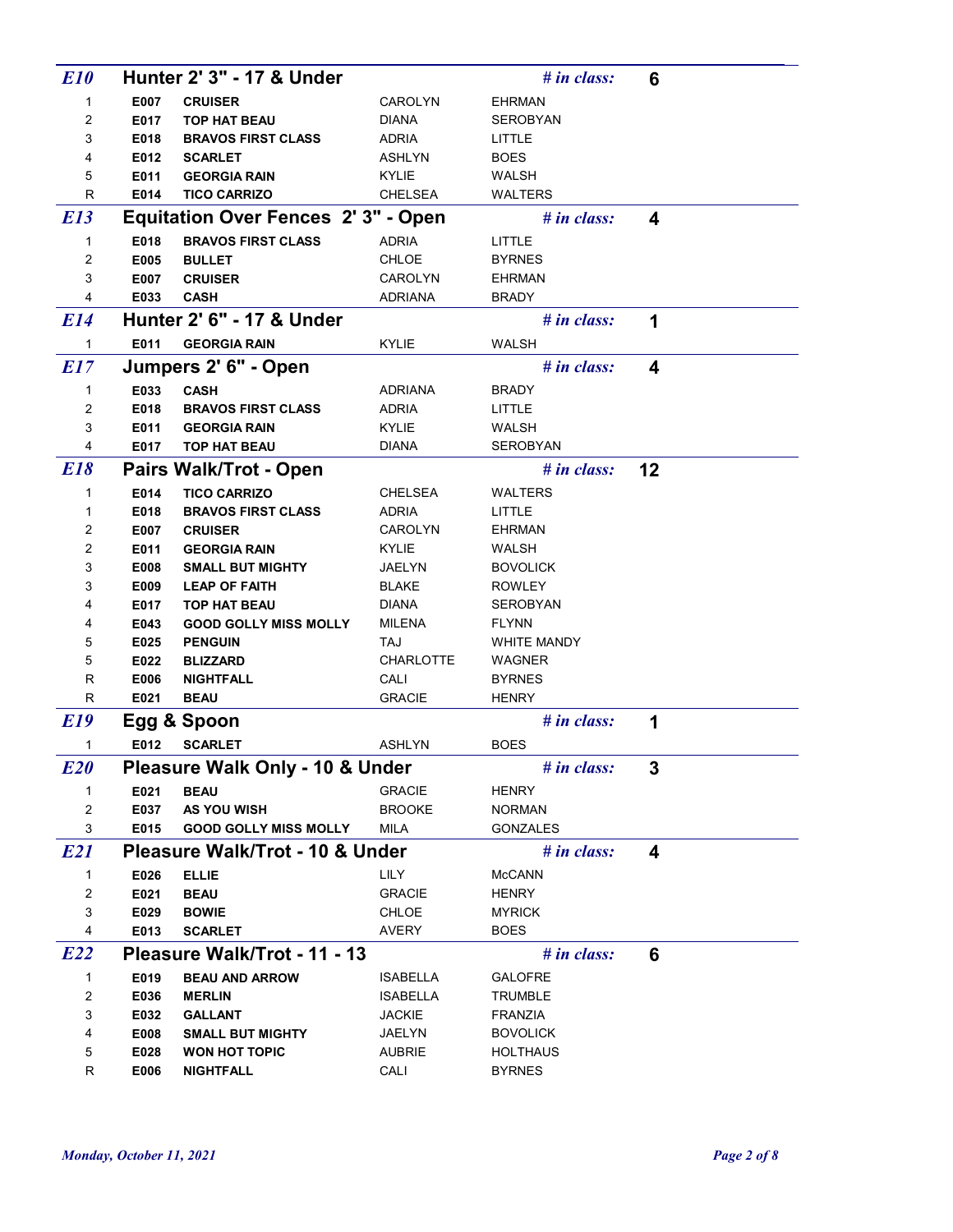| E23                       |                          | Pleasure Walk/Trot - 14 - 17                 |                  | $#$ in class:   | 4 |             |
|---------------------------|--------------------------|----------------------------------------------|------------------|-----------------|---|-------------|
| 1                         | E022                     | <b>BLIZZARD</b>                              | CHARLOTTE        | WAGNER          |   |             |
| $\overline{\mathbf{c}}$   | E009                     | <b>LEAP OF FAITH</b>                         | <b>BLAKE</b>     | <b>ROWLEY</b>   |   |             |
| $\ensuremath{\mathsf{3}}$ | E001                     | <b>ED SHEERAN</b>                            | COSMO            | <b>STRONG</b>   |   |             |
| 4                         | E031                     | <b>MERLIN</b>                                | <b>IYANNA</b>    | MILLER          |   |             |
| E24                       |                          | <b>Pleasure Walk/Trot - Green Horse</b>      |                  | $#$ in class:   | 6 |             |
| 1                         | E042                     | <b>KODIAK</b>                                | <b>NAOMI</b>     | <b>CALVERT</b>  |   |             |
| 2                         | E040                     | <b>FINNTASTIC</b>                            | <b>MELISSA</b>   | SHERWOOD        |   |             |
| 3                         | E028                     | <b>WON HOT TOPIC</b>                         | <b>AUBRIE</b>    | <b>HOLTHAUS</b> |   |             |
| 4                         | E026                     | <b>ELLIE</b>                                 | LILY             | <b>McCANN</b>   |   |             |
| 5                         | E001                     | <b>ED SHEERAN</b>                            | COSMO            | <b>STRONG</b>   |   |             |
| R                         | E044                     | <b>GOOSEBERRY</b>                            | ADRIENNE         | SAUERWEIN       |   |             |
| E25                       |                          | <b>Pleasure Walk/Trot - Open</b>             |                  | $#$ in class:   | 6 |             |
| 1                         | E042                     | <b>KODIAK</b>                                | <b>NAOMI</b>     | CALVERT         |   |             |
| 2                         | E028                     | <b>WON HOT TOPIC</b>                         | <b>AUBRIE</b>    | <b>HOLTHAUS</b> |   |             |
| 3                         | E040                     | <b>FINNTASTIC</b>                            | <b>MELISSA</b>   | SHERWOOD        |   |             |
| 4                         | E032                     | <b>GALLANT</b>                               | <b>JACKIE</b>    | FRANZIA         |   |             |
| 5                         | E031                     | <b>MERLIN</b>                                | <b>IYANNA</b>    | MILLER          |   |             |
| ${\sf R}$                 | E013                     | <b>SCARLET</b>                               | <b>AVERY</b>     | <b>BOES</b>     |   |             |
| E26                       |                          | Pleasure - 13 & Under                        |                  | $#$ in class:   | 6 |             |
| 1                         | E028                     | <b>WON HOT TOPIC</b>                         | <b>AUBRIE</b>    | <b>HOLTHAUS</b> |   |             |
| 2                         | E007                     | <b>CRUISER</b>                               | CAROLYN          | <b>EHRMAN</b>   |   |             |
| 3                         | E008                     | <b>SMALL BUT MIGHTY</b>                      | JAELYN           | <b>BOVOLICK</b> |   |             |
| 4                         | E027                     | <b>GALAANT</b>                               | JILLIAN          | BAGG            |   |             |
| 5                         | E019                     | <b>BEAU AND ARROW</b>                        | ISABELLA         | GALOFRE         |   |             |
| R                         | <b>E006</b>              | <b>NIGHTFALL</b>                             | CALI             | <b>BYRNES</b>   |   |             |
|                           |                          |                                              |                  |                 |   |             |
| E27                       |                          | <b>Pleasure - 14 - 17</b>                    |                  | $#$ in class:   | 1 |             |
| $\overline{1}$            | E022                     | <b>BLIZZARD</b>                              | CHARLOTTE        | WAGNER          |   |             |
| E29                       |                          | <b>Pleasure - Green Horse</b>                |                  | $#$ in class:   | 6 |             |
| 1                         | E040                     | <b>FINNTASTIC</b>                            | <b>MELISSA</b>   | SHERWOOD        |   |             |
| 2                         | E042                     | <b>KODIAK</b>                                | <b>NAOMI</b>     | <b>CALVERT</b>  |   |             |
| 3                         | E028                     | <b>WON HOT TOPIC</b>                         | <b>AUBRIE</b>    | <b>HOLTHAUS</b> |   |             |
| 4                         | E007                     | <b>CRUISER</b>                               | CAROLYN          | <b>EHRMAN</b>   |   |             |
| 5                         | E006                     | <b>NIGHTFALL</b>                             | CALI             | <b>BYRNES</b>   |   |             |
| R                         | E009                     | <b>LEAP OF FAITH</b>                         | <b>BLAKE</b>     | <b>ROWLEY</b>   |   |             |
| <b>E30</b>                |                          | <b>Pleasure - Old Timers</b>                 |                  | $#$ in class:   | 1 |             |
| $\overline{1}$            | E020                     | <b>MOLLY MAYFLOWER</b>                       | <b>PRISCILLA</b> | GALOFRE         |   |             |
| <b>E31</b>                |                          | <b>Pleasure - Open</b>                       |                  | $#$ in class:   | 1 |             |
| $\overline{1}$            | E008                     | <b>SMALL BUT MIGHTY</b>                      | JAELYN           | <b>BOVOLICK</b> |   |             |
| <b>E32</b>                |                          | <b>Pleasure - Championship</b>               |                  | $#$ in class:   | 3 |             |
| 1                         | E028                     | <b>WON HOT TOPIC</b>                         | <b>AUBRIE</b>    | <b>HOLTHAUS</b> |   |             |
| $\overline{\mathbf{c}}$   | E022                     | <b>BLIZZARD</b>                              | CHARLOTTE        | WAGNER          |   |             |
| $\ensuremath{\mathsf{3}}$ | E008                     | <b>SMALL BUT MIGHTY</b>                      | JAELYN           | <b>BOVOLICK</b> |   |             |
| <b>E33</b>                |                          | <b>Equitation Walk/Trot - 10 &amp; Under</b> |                  | $#$ in class:   | 5 |             |
| 1                         | E026                     | <b>ELLIE</b>                                 | LILY             | <b>McCANN</b>   |   |             |
| $\overline{\mathbf{c}}$   | E021                     | <b>BEAU</b>                                  | <b>GRACIE</b>    | <b>HENRY</b>    |   |             |
| 3                         | E029                     | <b>BOWIE</b>                                 | CHLOE            | <b>MYRICK</b>   |   |             |
| 4                         | E013                     | <b>SCARLET</b>                               | AVERY            | <b>BOES</b>     |   |             |
| 5                         | E020                     | <b>MOLLY MAYFLOWER</b>                       | PRISCILLA        | GALOFRE         |   |             |
|                           |                          |                                              |                  |                 |   |             |
|                           | Monday, October 11, 2021 |                                              |                  |                 |   | Page 3 of 8 |
|                           |                          |                                              |                  |                 |   |             |
|                           |                          |                                              |                  |                 |   |             |
|                           |                          |                                              |                  |                 |   |             |
|                           |                          |                                              |                  |                 |   |             |
|                           |                          |                                              |                  |                 |   |             |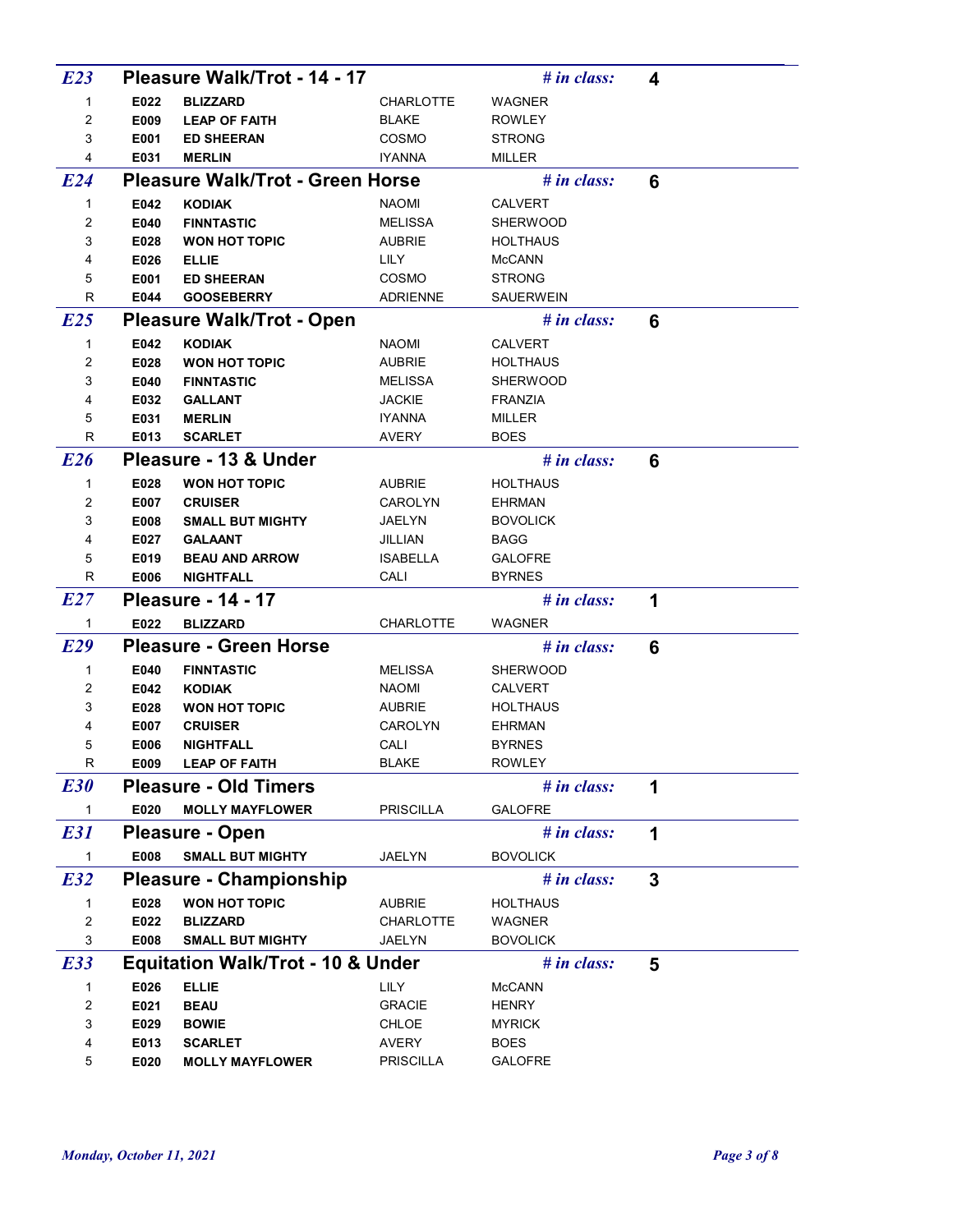| <b>E34</b>                |                          | <b>Equitation Walk/Trot - 11 - 13</b>     |                                | $#$ in class:                     | 6            |             |
|---------------------------|--------------------------|-------------------------------------------|--------------------------------|-----------------------------------|--------------|-------------|
| 1                         | E008                     | <b>SMALL BUT MIGHTY</b>                   | JAELYN                         | <b>BOVOLICK</b>                   |              |             |
| $\overline{\mathbf{c}}$   | E044                     | <b>GOOSEBERRY</b>                         | ADRIENNE                       | SAUERWEIN                         |              |             |
| 3                         | E007                     | <b>CRUISER</b>                            | CAROLYN                        | <b>EHRMAN</b>                     |              |             |
| 4                         | E006                     | <b>NIGHTFALL</b><br><b>GALLANT</b>        | CALI                           | <b>BYRNES</b>                     |              |             |
| 5<br>${\sf R}$            | E032<br>E028             | <b>WON HOT TOPIC</b>                      | <b>JACKIE</b><br><b>AUBRIE</b> | <b>FRANZIA</b><br><b>HOLTHAUS</b> |              |             |
| <b>E35</b>                |                          | <b>Equitation Walk/Trot - 14 - 17</b>     |                                | $#$ in class:                     | 4            |             |
|                           |                          |                                           |                                |                                   |              |             |
| 1<br>$\boldsymbol{2}$     | E017<br>E001             | <b>TOP HAT BEAU</b>                       | <b>DIANA</b><br>COSMO          | <b>SEROBYAN</b><br><b>STRONG</b>  |              |             |
| 3                         | E031                     | <b>ED SHEERAN</b><br><b>MERLIN</b>        | <b>IYANNA</b>                  | MILLER                            |              |             |
| 4                         | E014                     | <b>TICO CARRIZO</b>                       | CHELSEA                        | WALTERS                           |              |             |
| <b>E36</b>                |                          | <b>Equitation Walk/Trot - Open</b>        |                                | $#$ in class:                     | 6            |             |
| 1                         | E026                     | <b>ELLIE</b>                              | LILY                           | <b>McCANN</b>                     |              |             |
| $\overline{\mathbf{c}}$   | E001                     | <b>ED SHEERAN</b>                         | COSMO                          | <b>STRONG</b>                     |              |             |
| 3                         | E006                     | <b>NIGHTFALL</b>                          | CALI                           | <b>BYRNES</b>                     |              |             |
| 4                         | E044                     | <b>GOOSEBERRY</b>                         | ADRIENNE                       | SAUERWEIN                         |              |             |
| 5                         | E032                     | <b>GALLANT</b>                            | <b>JACKIE</b>                  | <b>FRANZIA</b>                    |              |             |
| ${\sf R}$                 | E025                     | <b>PENGUIN</b>                            | TAJ                            | <b>WHITE MANDY</b>                |              |             |
| <b>E37</b>                |                          | <b>Equitation - 13 &amp; Under</b>        |                                | $#$ in class:                     | 6            |             |
| $\mathbf{1}$              | E008                     | <b>SMALL BUT MIGHTY</b>                   | <b>JAELYN</b>                  | <b>BOVOLICK</b>                   |              |             |
| 2                         | E011                     | <b>GEORGIA RAIN</b>                       | KYLIE                          | WALSH                             |              |             |
| $\ensuremath{\mathsf{3}}$ | E005                     | <b>BULLET</b>                             | CHLOE                          | <b>BYRNES</b>                     |              |             |
| 4                         | E007                     | <b>CRUISER</b>                            | CAROLYN                        | <b>EHRMAN</b>                     |              |             |
| 5                         | E028                     | <b>WON HOT TOPIC</b>                      | <b>AUBRIE</b>                  | <b>HOLTHAUS</b>                   |              |             |
| ${\sf R}$                 | E006                     | <b>NIGHTFALL</b>                          | CALI                           | <b>BYRNES</b>                     |              |             |
| <b>E38</b>                |                          | Equitation - 14 - 17                      |                                | $#$ in class:                     | $\mathbf{2}$ |             |
| $\overline{1}$            | E022                     | <b>BLIZZARD</b>                           | CHARLOTTE                      | WAGNER                            |              |             |
| 2                         | E009                     | <b>LEAP OF FAITH</b>                      | <b>BLAKE</b>                   | <b>ROWLEY</b>                     |              |             |
| <b>E40</b>                |                          | <b>Equitation - Open</b>                  |                                | $#$ in class:                     | 3            |             |
| $\mathbf{1}$              | E027                     | <b>GALAANT</b>                            | JILLIAN                        | <b>BAGG</b>                       |              |             |
| $\overline{\mathbf{c}}$   | E006                     | <b>NIGHTFALL</b>                          | CALI                           | <b>BYRNES</b>                     |              |             |
| 3                         | E005                     | <b>BULLET</b>                             | CHLOE                          | <b>BYRNES</b>                     |              |             |
| E41                       |                          | <b>Equitation - Championship</b>          |                                | $#$ in class:                     | 3            |             |
| 1                         | E008                     | <b>SMALL BUT MIGHTY</b>                   | JAELYN                         | <b>BOVOLICK</b>                   |              |             |
| 2                         | E022                     | <b>BLIZZARD</b>                           | CHARLOTTE                      | WAGNER                            |              |             |
| 3                         | E027                     | <b>GALAANT</b>                            | JILLIAN                        | <b>BAGG</b>                       |              |             |
| <b>W01</b>                |                          | Halter - Geldings/Stallions 2 & Over      |                                | $#$ in class:                     | 3            |             |
| 1                         | W210                     | <b>SAY STORMY HOBBY "BIG</b>              | <b>NICOLE</b>                  | <b>REECE</b>                      |              |             |
| $\overline{\mathbf{c}}$   | W201                     | <b>STARBERT BREEZE</b>                    | KELSEA                         | <b>BRADSHAW</b>                   |              |             |
| 3                         | <b>W202</b>              | <b>BULLSEYES</b>                          | LIV                            | ALVAREZ                           |              |             |
| W02                       |                          | <b>Halter - Weanlings &amp; Yearlings</b> |                                | $#$ in class:                     | $\mathbf{2}$ |             |
| $\mathbf{1}$              | W233                     | <b>CALM BEFORE THE STORM</b>              | <b>ANDRIA</b>                  | SAUER                             |              |             |
| 2                         | <b>W226</b>              | <b>MOJO'S RAGING INFERNO</b>              | <b>JESSICA</b>                 | CASNER                            |              |             |
| W03                       |                          | <b>Halter - Mares 2 &amp; Over</b>        |                                | $#$ in class:                     | 4            |             |
| 1                         | W234                     | <b>UNWAVERED LIBERTY</b>                  | <b>ANDRIA</b>                  | SAUER                             |              |             |
| 2                         | W209                     | <b>BAD MOON RISING</b>                    | <b>ELIZABETH</b>               | <b>BOSSARD</b>                    |              |             |
| 3                         | <b>W204</b>              | <b>SASSY</b>                              | GAIL                           | <b>SHOUP</b>                      |              |             |
| 4                         | W235                     | <b>SEDONA SUNFLOWER B</b>                 | ANGELICA                       | <b>BLOOMFIELD</b>                 |              |             |
|                           | Monday, October 11, 2021 |                                           |                                |                                   |              | Page 4 of 8 |
|                           |                          |                                           |                                |                                   |              |             |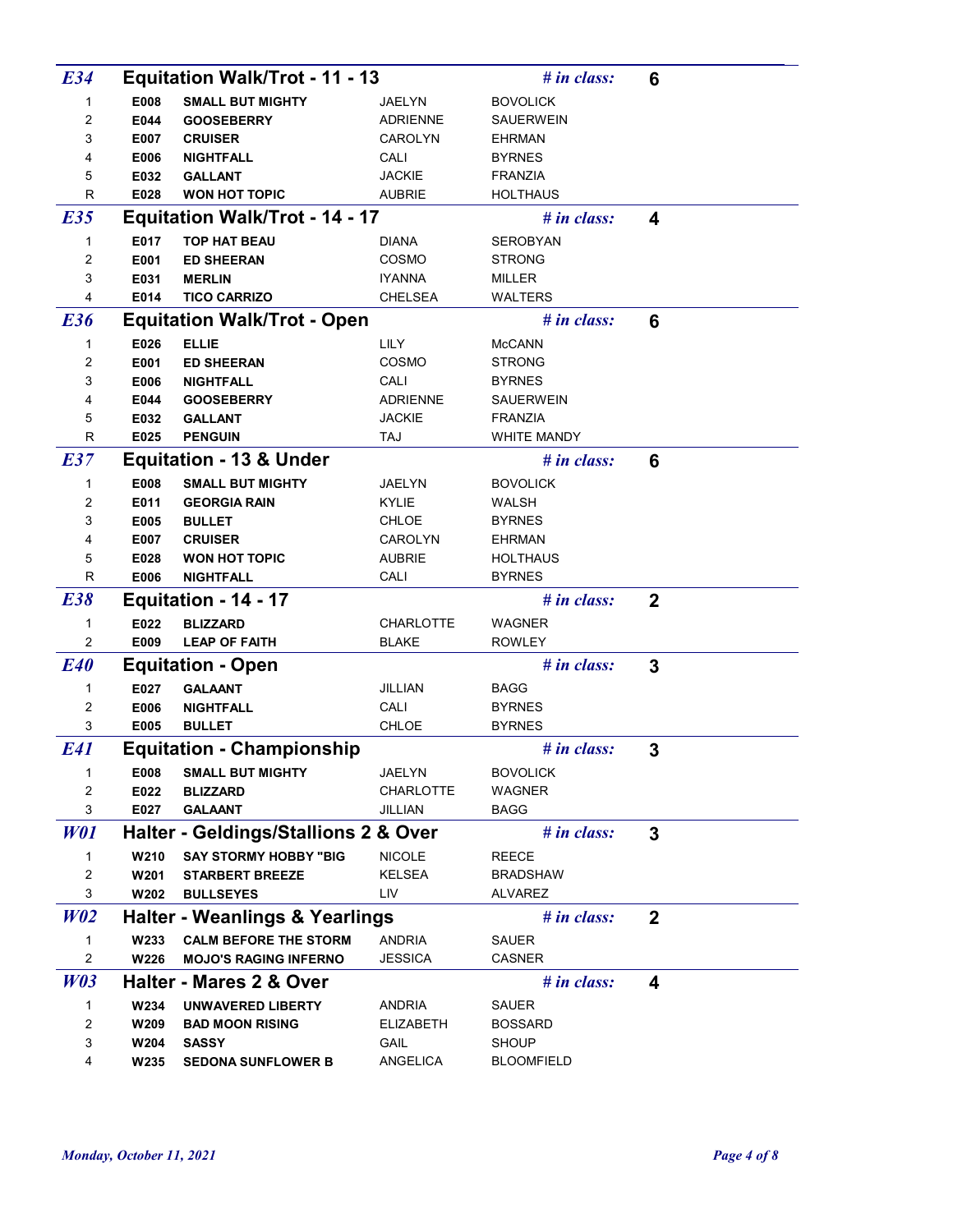| <b>W04</b>                |                          | <b>Halter Color</b>                                             |                               |                   | $#$ in class: | 4                |             |
|---------------------------|--------------------------|-----------------------------------------------------------------|-------------------------------|-------------------|---------------|------------------|-------------|
| 1                         | <b>W232</b>              | <b>CHARLIE'S DANDER CHIP</b>                                    | <b>SHEILA</b>                 | <b>HUGGINS</b>    |               |                  |             |
| 2                         | W233                     | <b>CALM BEFORE THE STORM</b>                                    | <b>ANDRIA</b>                 | SAUER             |               |                  |             |
| 3                         | W202                     | <b>BULLSEYES</b>                                                | LIV                           | ALVAREZ           |               |                  |             |
| $\overline{\mathbf{4}}$   | W237                     | <b>DESTINY</b>                                                  | <b>ANGELICA</b>               | <b>BLOOMFIELD</b> |               |                  |             |
| W05                       |                          | <b>Halter - Non-Color</b>                                       |                               |                   | $#$ in class: | 6                |             |
| $\mathbf{1}$<br>2         | W210                     | W212 SAMPSON<br><b>SAY STORMY HOBBY "BIG</b>                    | <b>SUZIE</b><br><b>NICOLE</b> | SHEEHAN<br>REECE  |               |                  |             |
| 3                         | <b>W201</b>              | <b>STARBERT BREEZE</b>                                          | <b>KELSEA</b>                 | <b>BRADSHAW</b>   |               |                  |             |
| 4                         | <b>W208</b>              | <b>ATHENA</b>                                                   | RIO.                          | <b>BROWN</b>      |               |                  |             |
| 5                         | W209                     | <b>BAD MOON RISING</b>                                          | <b>ELIZABETH</b>              | <b>BOSSARD</b>    |               |                  |             |
| R                         | <b>W234</b>              | UNWAVERED LIBERTY                                               | <b>ANDRIA</b>                 | SAUER             |               |                  |             |
| <b>W06</b>                |                          | Halter - Old Timer Horses - (Horses 21 and o # <i>in class:</i> |                               |                   |               | 1                |             |
| $\mathbf{1}$              | <b>W236</b>              | <b>UNZIPPIN</b>                                                 | <b>SUE</b>                    | ANDERSON          |               |                  |             |
| <b>W07</b>                |                          | <b>Halter Championship</b>                                      |                               |                   | $#$ in class: | 6                |             |
| $\mathbf{1}$              | <b>W236</b>              | <b>UNZIPPIN</b>                                                 | <b>SUE</b>                    | ANDERSON          |               |                  |             |
| 2                         | W232                     | <b>CHARLIE'S DANDER CHIP</b>                                    | <b>SHEILA</b>                 | <b>HUGGINS</b>    |               |                  |             |
| 3                         | W212                     | <b>SAMPSON</b>                                                  | SUZIE                         | SHEEHAN           |               |                  |             |
| 4                         | W210                     | <b>SAY STORMY HOBBY "BIG</b>                                    | <b>NICOLE</b>                 | <b>REECE</b>      |               |                  |             |
| 5                         | W234                     | <b>UNWAVERED LIBERTY</b>                                        | <b>ANDRIA</b>                 | <b>SAUER</b>      |               |                  |             |
| R                         | W203                     | <b>IZaDORABLE</b>                                               | ALEXANDREA                    | AINBINDER         |               |                  |             |
| <b>W08</b>                |                          | Showmanship                                                     |                               |                   | $#$ in class: | 6                |             |
| $\mathbf{1}$              | W209                     | <b>BAD MOON RISING</b>                                          | <b>ELIZABETH</b>              | <b>BOSSARD</b>    |               |                  |             |
| 2                         | W208                     | <b>ATHENA</b>                                                   | RIO.                          | <b>BROWN</b>      |               |                  |             |
| 3                         | W210                     | <b>SAY STORMY HOBBY "BIG</b>                                    | <b>NICOLE</b>                 | REECE             |               |                  |             |
| 4                         | W212                     | <b>SAMPSON</b>                                                  | SUZIE                         | SHEEHAN           |               |                  |             |
| 5                         | W201                     | <b>STARBERT BREEZE</b>                                          | KELSEA                        | <b>BRADSHAW</b>   |               |                  |             |
| ${\sf R}$                 | <b>W244</b>              | <b>SHINER</b>                                                   | <b>JESSICA</b>                | OVENSTONE         |               |                  |             |
| <b>W09</b>                |                          | Lead Line - 8yrs and Under - English or Wes # in class:         |                               |                   |               | $\boldsymbol{2}$ |             |
| $\mathbf{1}$              | <b>W258</b>              | QT                                                              | SAVANNAH                      | <b>NORMAN</b>     |               |                  |             |
| $\mathbf{1}$              | W213                     | IMA CALIFORNIA QT                                               | <b>BROOKE</b>                 | <b>NORMAN</b>     |               |                  |             |
| W10                       |                          | Walk Only - 10 and under-                                       |                               |                   | $#$ in class: | $\mathbf{2}$     |             |
| $\mathbf 1$               | <b>W254</b>              | <b>DEREK</b>                                                    | CEANA (KENNA)                 |                   |               |                  |             |
| $\mathbf{1}$              | W213                     | <b>IMA CALIFORNIA QT</b>                                        | <b>BROOKE</b>                 | <b>NORMAN</b>     |               |                  |             |
| W11                       |                          | Pleasure Walk/Jog - 10 & Under                                  |                               |                   | $#$ in class: | $\mathbf{2}$     |             |
| $\mathbf{1}$              | W231                     | <b>COWBOY</b>                                                   | LEAH                          | MALSATTI          |               |                  |             |
| $\overline{\mathbf{c}}$   | <b>W205</b>              | <b>SAM</b>                                                      | CHARLOTTE                     | <b>SHOUP</b>      |               |                  |             |
| W12                       |                          | Pleasure Walk/Jog 11 - 13                                       |                               |                   | $#$ in class: | 3                |             |
| $\mathbf{1}$              | <b>W206</b>              | <b>TRADER MOE RA</b>                                            | LOLA                          | COLE              |               |                  |             |
| $\overline{\mathbf{c}}$   | <b>W208</b>              | <b>ATHENA</b>                                                   | <b>RIO</b>                    | <b>BROWN</b>      |               |                  |             |
| $\mathsf 3$               | <b>W202</b>              | <b>BULLSEYES</b>                                                | LIV                           | ALVAREZ           |               |                  |             |
| W13                       |                          | Pleasure Walk/Jog - 14 - 17                                     |                               |                   | $#$ in class: | 3                |             |
| $\mathbf{1}$              | <b>W251</b>              | <b>MOBGIRLS</b>                                                 | ABBY                          | LUBIN             |               |                  |             |
| $\overline{\mathbf{c}}$   | <b>W245</b>              | <b>FINIAN'S FIRE</b>                                            | KOLBY                         | <b>KING</b>       |               |                  |             |
| $\ensuremath{\mathsf{3}}$ | W223                     | <b>PICKLES</b>                                                  | <b>COLTEN</b>                 | COOK              |               |                  |             |
|                           |                          |                                                                 |                               |                   |               |                  |             |
|                           |                          |                                                                 |                               |                   |               |                  |             |
|                           |                          |                                                                 |                               |                   |               |                  |             |
|                           |                          |                                                                 |                               |                   |               |                  |             |
|                           |                          |                                                                 |                               |                   |               |                  |             |
|                           |                          |                                                                 |                               |                   |               |                  |             |
|                           |                          |                                                                 |                               |                   |               |                  |             |
|                           | Monday, October 11, 2021 |                                                                 |                               |                   |               |                  | Page 5 of 8 |
|                           |                          |                                                                 |                               |                   |               |                  |             |
|                           |                          |                                                                 |                               |                   |               |                  |             |
|                           |                          |                                                                 |                               |                   |               |                  |             |
|                           |                          |                                                                 |                               |                   |               |                  |             |
|                           |                          |                                                                 |                               |                   |               |                  |             |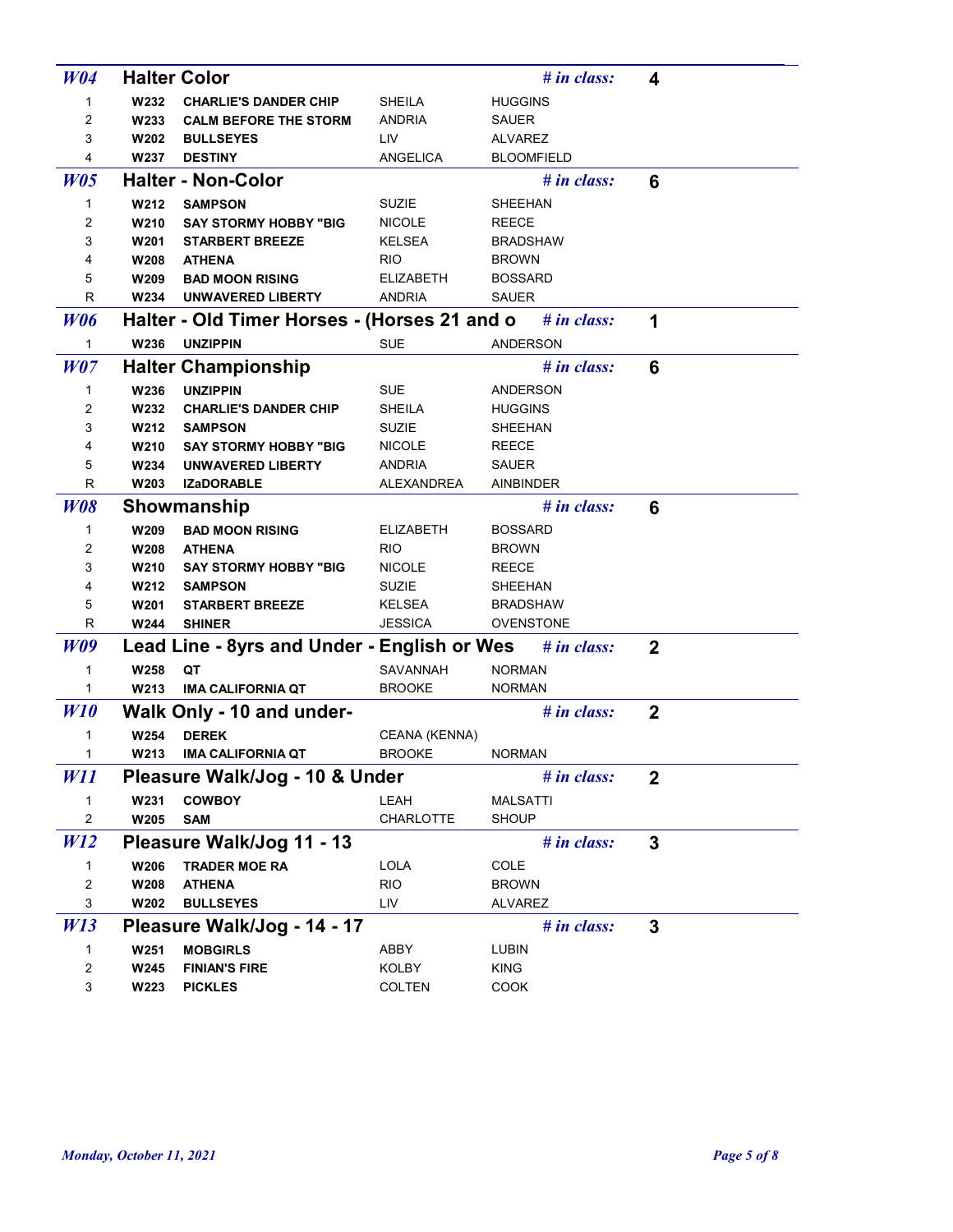| W236<br>UNZIPPIN<br><b>SUE</b><br>ANDERSON<br>1<br>$\overline{c}$<br>W232<br><b>CHARLIE'S DANDER CHIP</b><br><b>SHEILA</b><br><b>HUGGINS</b><br>3<br>ABBY<br><b>MOBGIRLS</b><br>LUBIN<br>W251<br>DAWN<br>ZAYAS<br>4<br><b>PDF BEYLEE</b><br>W225<br>5<br>KELSEA<br><b>BRADSHAW</b><br><b>STARBERT BREEZE</b><br>W201<br>R<br>MADILYN<br><b>W247</b><br><b>JESSE</b><br>MAISANO<br>Pairs Walk/Trot - Open (Gate Pass for each r # in class:<br>W15<br>10<br>CRODE<br><b>HOT HOLLYWOOD SPOT</b><br>AMANDA<br>W248<br>1<br><b>PIANTA</b><br><b>BONNIE</b><br><b>W249</b><br><b>LEO'S WINDI POCO</b><br>1<br>2<br>KC<br><b>BHATTI</b><br>DUN A LITTLE DIFFERENT<br>W229<br>2<br>KYLE<br><b>BHATTI</b><br><b>IMA SPLASHY FLASH</b><br>W230<br>3<br>SUZIE<br>SHEEHAN<br>W212<br><b>SAMPSON</b><br>3<br>KELSEA<br><b>STARBERT BREEZE</b><br><b>BRADSHAW</b><br>W201<br><b>MOORE</b><br>4<br>W242<br><b>MONTANA</b><br>TAMANA<br><b>RIO</b><br><b>BROWN</b><br>4<br><b>ATHENA</b><br>W208<br>W219<br><b>GWEN SHORT FOR GWENE</b><br><b>HEATHER</b><br><b>SHOUP</b><br>5<br>5<br>W205 SAM<br>CHARLOTTE<br><b>SHOUP</b><br><b>W16</b><br>Pleasure - 13 & Under<br>$#$ in class:<br>4<br>W231 COWBOY<br>LEAH<br><b>MALSATTI</b><br>1<br><b>ATHENA</b><br>2<br>W208<br><b>RIO</b><br><b>BROWN</b><br>3<br><b>JESSE</b><br><b>W247</b><br><b>MADILYN</b><br><b>MAISANO</b><br>4<br><b>W202</b><br><b>BULLSEYES</b><br>LIV<br>ALVAREZ<br>W17<br><b>Pleasure - 14 - 17</b><br>$#$ in class:<br>3<br>W251 MOBGIRLS<br>ABBY<br><b>LUBIN</b><br>1<br>COOK<br>2<br><b>PICKLES</b><br><b>COLTEN</b><br><b>W223</b><br>3<br>W257 UNWAVERED LIBERTY<br><b>LAUREN</b><br><b>GLENWINKEL</b><br>W18<br>Pleasure - 18 & Over<br>$#$ in class:<br>6<br>W252 LUCKY BOY<br><b>TRICIA</b><br><b>DOVENBERG</b><br>1<br>KATHY<br>2<br><b>PAINTED ON JEANS</b><br><b>BECKER</b><br>W255<br>3<br>COOK<br><b>W224</b><br><b>ZAN'S STORM KITTY</b><br>TIA<br>AMANDA<br><b>KONRAD</b><br>4<br>W214<br><b>ROSSLYN</b><br><b>SHELLE</b><br><b>RAWSON</b><br>5<br>W253<br>PISTOL PAKN YAK<br><b>PIANTA</b><br>6<br><b>BONNIE</b><br><b>W249</b><br><b>LEO'S WINDI POCO</b><br>W19<br>Pleasure - Old Timers (Horses 21 & Over)<br>$#$ in class:<br>1<br><b>SUE</b><br>ANDERSON<br>W236 UNZIPPIN<br>$\mathbf{1}$<br>W20<br><b>Pleasure - Open</b><br>$#$ in class:<br>6<br>W251 MOBGIRLS<br>ABBY<br>LUBIN<br>1<br><b>DAWN</b><br>ZAYAS<br>2<br><b>W225</b><br><b>PDF BEYLEE</b><br>3<br>KATHY<br><b>PAINTED ON JEANS</b><br><b>BECKER</b><br>W255<br>4<br><b>ZAN'S STORM KITTY</b><br>TIA<br>COOK<br><b>W224</b><br><b>AMANDA</b><br>CRODE<br>5<br><b>W248</b><br><b>HOT HOLLYWOOD SPOT</b><br>R<br><b>TERRI</b><br>CASCI<br>W227 SILKY<br>W21<br>Pleasure - Championship (1st Place Winner<br>$#$ in class:<br>4<br>W251 MOBGIRLS<br>LUBIN<br>ABBY<br>1<br>W236<br><b>UNZIPPIN</b><br><b>SUE</b><br>ANDERSON<br>2<br>3<br><b>LUCKY BOY</b><br><b>TRICIA</b><br><b>W252</b><br><b>DOVENBERG</b><br>4<br>W231 COWBOY<br>LEAH<br><b>MALSATTI</b><br><b>Equitation Walk/Jog - 10 &amp; Under</b><br>W22<br>$#$ in class:<br>1 |
|----------------------------------------------------------------------------------------------------------------------------------------------------------------------------------------------------------------------------------------------------------------------------------------------------------------------------------------------------------------------------------------------------------------------------------------------------------------------------------------------------------------------------------------------------------------------------------------------------------------------------------------------------------------------------------------------------------------------------------------------------------------------------------------------------------------------------------------------------------------------------------------------------------------------------------------------------------------------------------------------------------------------------------------------------------------------------------------------------------------------------------------------------------------------------------------------------------------------------------------------------------------------------------------------------------------------------------------------------------------------------------------------------------------------------------------------------------------------------------------------------------------------------------------------------------------------------------------------------------------------------------------------------------------------------------------------------------------------------------------------------------------------------------------------------------------------------------------------------------------------------------------------------------------------------------------------------------------------------------------------------------------------------------------------------------------------------------------------------------------------------------------------------------------------------------------------------------------------------------------------------------------------------------------------------------------------------------------------------------------------------------------------------------------------------------------------------------------------------------------------------------------------------------------------------------------------------------------------------------------------------------------------------------------------------------------------------------------------------------------------------------------------------------------------------------------------------------------------------------------------------------------------------------------------------------------------------------------------------------------------------------------------------------------------------------------------------------|
|                                                                                                                                                                                                                                                                                                                                                                                                                                                                                                                                                                                                                                                                                                                                                                                                                                                                                                                                                                                                                                                                                                                                                                                                                                                                                                                                                                                                                                                                                                                                                                                                                                                                                                                                                                                                                                                                                                                                                                                                                                                                                                                                                                                                                                                                                                                                                                                                                                                                                                                                                                                                                                                                                                                                                                                                                                                                                                                                                                                                                                                                                  |
|                                                                                                                                                                                                                                                                                                                                                                                                                                                                                                                                                                                                                                                                                                                                                                                                                                                                                                                                                                                                                                                                                                                                                                                                                                                                                                                                                                                                                                                                                                                                                                                                                                                                                                                                                                                                                                                                                                                                                                                                                                                                                                                                                                                                                                                                                                                                                                                                                                                                                                                                                                                                                                                                                                                                                                                                                                                                                                                                                                                                                                                                                  |
|                                                                                                                                                                                                                                                                                                                                                                                                                                                                                                                                                                                                                                                                                                                                                                                                                                                                                                                                                                                                                                                                                                                                                                                                                                                                                                                                                                                                                                                                                                                                                                                                                                                                                                                                                                                                                                                                                                                                                                                                                                                                                                                                                                                                                                                                                                                                                                                                                                                                                                                                                                                                                                                                                                                                                                                                                                                                                                                                                                                                                                                                                  |
|                                                                                                                                                                                                                                                                                                                                                                                                                                                                                                                                                                                                                                                                                                                                                                                                                                                                                                                                                                                                                                                                                                                                                                                                                                                                                                                                                                                                                                                                                                                                                                                                                                                                                                                                                                                                                                                                                                                                                                                                                                                                                                                                                                                                                                                                                                                                                                                                                                                                                                                                                                                                                                                                                                                                                                                                                                                                                                                                                                                                                                                                                  |
|                                                                                                                                                                                                                                                                                                                                                                                                                                                                                                                                                                                                                                                                                                                                                                                                                                                                                                                                                                                                                                                                                                                                                                                                                                                                                                                                                                                                                                                                                                                                                                                                                                                                                                                                                                                                                                                                                                                                                                                                                                                                                                                                                                                                                                                                                                                                                                                                                                                                                                                                                                                                                                                                                                                                                                                                                                                                                                                                                                                                                                                                                  |
|                                                                                                                                                                                                                                                                                                                                                                                                                                                                                                                                                                                                                                                                                                                                                                                                                                                                                                                                                                                                                                                                                                                                                                                                                                                                                                                                                                                                                                                                                                                                                                                                                                                                                                                                                                                                                                                                                                                                                                                                                                                                                                                                                                                                                                                                                                                                                                                                                                                                                                                                                                                                                                                                                                                                                                                                                                                                                                                                                                                                                                                                                  |
|                                                                                                                                                                                                                                                                                                                                                                                                                                                                                                                                                                                                                                                                                                                                                                                                                                                                                                                                                                                                                                                                                                                                                                                                                                                                                                                                                                                                                                                                                                                                                                                                                                                                                                                                                                                                                                                                                                                                                                                                                                                                                                                                                                                                                                                                                                                                                                                                                                                                                                                                                                                                                                                                                                                                                                                                                                                                                                                                                                                                                                                                                  |
|                                                                                                                                                                                                                                                                                                                                                                                                                                                                                                                                                                                                                                                                                                                                                                                                                                                                                                                                                                                                                                                                                                                                                                                                                                                                                                                                                                                                                                                                                                                                                                                                                                                                                                                                                                                                                                                                                                                                                                                                                                                                                                                                                                                                                                                                                                                                                                                                                                                                                                                                                                                                                                                                                                                                                                                                                                                                                                                                                                                                                                                                                  |
|                                                                                                                                                                                                                                                                                                                                                                                                                                                                                                                                                                                                                                                                                                                                                                                                                                                                                                                                                                                                                                                                                                                                                                                                                                                                                                                                                                                                                                                                                                                                                                                                                                                                                                                                                                                                                                                                                                                                                                                                                                                                                                                                                                                                                                                                                                                                                                                                                                                                                                                                                                                                                                                                                                                                                                                                                                                                                                                                                                                                                                                                                  |
|                                                                                                                                                                                                                                                                                                                                                                                                                                                                                                                                                                                                                                                                                                                                                                                                                                                                                                                                                                                                                                                                                                                                                                                                                                                                                                                                                                                                                                                                                                                                                                                                                                                                                                                                                                                                                                                                                                                                                                                                                                                                                                                                                                                                                                                                                                                                                                                                                                                                                                                                                                                                                                                                                                                                                                                                                                                                                                                                                                                                                                                                                  |
|                                                                                                                                                                                                                                                                                                                                                                                                                                                                                                                                                                                                                                                                                                                                                                                                                                                                                                                                                                                                                                                                                                                                                                                                                                                                                                                                                                                                                                                                                                                                                                                                                                                                                                                                                                                                                                                                                                                                                                                                                                                                                                                                                                                                                                                                                                                                                                                                                                                                                                                                                                                                                                                                                                                                                                                                                                                                                                                                                                                                                                                                                  |
|                                                                                                                                                                                                                                                                                                                                                                                                                                                                                                                                                                                                                                                                                                                                                                                                                                                                                                                                                                                                                                                                                                                                                                                                                                                                                                                                                                                                                                                                                                                                                                                                                                                                                                                                                                                                                                                                                                                                                                                                                                                                                                                                                                                                                                                                                                                                                                                                                                                                                                                                                                                                                                                                                                                                                                                                                                                                                                                                                                                                                                                                                  |
|                                                                                                                                                                                                                                                                                                                                                                                                                                                                                                                                                                                                                                                                                                                                                                                                                                                                                                                                                                                                                                                                                                                                                                                                                                                                                                                                                                                                                                                                                                                                                                                                                                                                                                                                                                                                                                                                                                                                                                                                                                                                                                                                                                                                                                                                                                                                                                                                                                                                                                                                                                                                                                                                                                                                                                                                                                                                                                                                                                                                                                                                                  |
|                                                                                                                                                                                                                                                                                                                                                                                                                                                                                                                                                                                                                                                                                                                                                                                                                                                                                                                                                                                                                                                                                                                                                                                                                                                                                                                                                                                                                                                                                                                                                                                                                                                                                                                                                                                                                                                                                                                                                                                                                                                                                                                                                                                                                                                                                                                                                                                                                                                                                                                                                                                                                                                                                                                                                                                                                                                                                                                                                                                                                                                                                  |
|                                                                                                                                                                                                                                                                                                                                                                                                                                                                                                                                                                                                                                                                                                                                                                                                                                                                                                                                                                                                                                                                                                                                                                                                                                                                                                                                                                                                                                                                                                                                                                                                                                                                                                                                                                                                                                                                                                                                                                                                                                                                                                                                                                                                                                                                                                                                                                                                                                                                                                                                                                                                                                                                                                                                                                                                                                                                                                                                                                                                                                                                                  |
|                                                                                                                                                                                                                                                                                                                                                                                                                                                                                                                                                                                                                                                                                                                                                                                                                                                                                                                                                                                                                                                                                                                                                                                                                                                                                                                                                                                                                                                                                                                                                                                                                                                                                                                                                                                                                                                                                                                                                                                                                                                                                                                                                                                                                                                                                                                                                                                                                                                                                                                                                                                                                                                                                                                                                                                                                                                                                                                                                                                                                                                                                  |
|                                                                                                                                                                                                                                                                                                                                                                                                                                                                                                                                                                                                                                                                                                                                                                                                                                                                                                                                                                                                                                                                                                                                                                                                                                                                                                                                                                                                                                                                                                                                                                                                                                                                                                                                                                                                                                                                                                                                                                                                                                                                                                                                                                                                                                                                                                                                                                                                                                                                                                                                                                                                                                                                                                                                                                                                                                                                                                                                                                                                                                                                                  |
|                                                                                                                                                                                                                                                                                                                                                                                                                                                                                                                                                                                                                                                                                                                                                                                                                                                                                                                                                                                                                                                                                                                                                                                                                                                                                                                                                                                                                                                                                                                                                                                                                                                                                                                                                                                                                                                                                                                                                                                                                                                                                                                                                                                                                                                                                                                                                                                                                                                                                                                                                                                                                                                                                                                                                                                                                                                                                                                                                                                                                                                                                  |
|                                                                                                                                                                                                                                                                                                                                                                                                                                                                                                                                                                                                                                                                                                                                                                                                                                                                                                                                                                                                                                                                                                                                                                                                                                                                                                                                                                                                                                                                                                                                                                                                                                                                                                                                                                                                                                                                                                                                                                                                                                                                                                                                                                                                                                                                                                                                                                                                                                                                                                                                                                                                                                                                                                                                                                                                                                                                                                                                                                                                                                                                                  |
|                                                                                                                                                                                                                                                                                                                                                                                                                                                                                                                                                                                                                                                                                                                                                                                                                                                                                                                                                                                                                                                                                                                                                                                                                                                                                                                                                                                                                                                                                                                                                                                                                                                                                                                                                                                                                                                                                                                                                                                                                                                                                                                                                                                                                                                                                                                                                                                                                                                                                                                                                                                                                                                                                                                                                                                                                                                                                                                                                                                                                                                                                  |
|                                                                                                                                                                                                                                                                                                                                                                                                                                                                                                                                                                                                                                                                                                                                                                                                                                                                                                                                                                                                                                                                                                                                                                                                                                                                                                                                                                                                                                                                                                                                                                                                                                                                                                                                                                                                                                                                                                                                                                                                                                                                                                                                                                                                                                                                                                                                                                                                                                                                                                                                                                                                                                                                                                                                                                                                                                                                                                                                                                                                                                                                                  |
|                                                                                                                                                                                                                                                                                                                                                                                                                                                                                                                                                                                                                                                                                                                                                                                                                                                                                                                                                                                                                                                                                                                                                                                                                                                                                                                                                                                                                                                                                                                                                                                                                                                                                                                                                                                                                                                                                                                                                                                                                                                                                                                                                                                                                                                                                                                                                                                                                                                                                                                                                                                                                                                                                                                                                                                                                                                                                                                                                                                                                                                                                  |
|                                                                                                                                                                                                                                                                                                                                                                                                                                                                                                                                                                                                                                                                                                                                                                                                                                                                                                                                                                                                                                                                                                                                                                                                                                                                                                                                                                                                                                                                                                                                                                                                                                                                                                                                                                                                                                                                                                                                                                                                                                                                                                                                                                                                                                                                                                                                                                                                                                                                                                                                                                                                                                                                                                                                                                                                                                                                                                                                                                                                                                                                                  |
|                                                                                                                                                                                                                                                                                                                                                                                                                                                                                                                                                                                                                                                                                                                                                                                                                                                                                                                                                                                                                                                                                                                                                                                                                                                                                                                                                                                                                                                                                                                                                                                                                                                                                                                                                                                                                                                                                                                                                                                                                                                                                                                                                                                                                                                                                                                                                                                                                                                                                                                                                                                                                                                                                                                                                                                                                                                                                                                                                                                                                                                                                  |
|                                                                                                                                                                                                                                                                                                                                                                                                                                                                                                                                                                                                                                                                                                                                                                                                                                                                                                                                                                                                                                                                                                                                                                                                                                                                                                                                                                                                                                                                                                                                                                                                                                                                                                                                                                                                                                                                                                                                                                                                                                                                                                                                                                                                                                                                                                                                                                                                                                                                                                                                                                                                                                                                                                                                                                                                                                                                                                                                                                                                                                                                                  |
|                                                                                                                                                                                                                                                                                                                                                                                                                                                                                                                                                                                                                                                                                                                                                                                                                                                                                                                                                                                                                                                                                                                                                                                                                                                                                                                                                                                                                                                                                                                                                                                                                                                                                                                                                                                                                                                                                                                                                                                                                                                                                                                                                                                                                                                                                                                                                                                                                                                                                                                                                                                                                                                                                                                                                                                                                                                                                                                                                                                                                                                                                  |
|                                                                                                                                                                                                                                                                                                                                                                                                                                                                                                                                                                                                                                                                                                                                                                                                                                                                                                                                                                                                                                                                                                                                                                                                                                                                                                                                                                                                                                                                                                                                                                                                                                                                                                                                                                                                                                                                                                                                                                                                                                                                                                                                                                                                                                                                                                                                                                                                                                                                                                                                                                                                                                                                                                                                                                                                                                                                                                                                                                                                                                                                                  |
|                                                                                                                                                                                                                                                                                                                                                                                                                                                                                                                                                                                                                                                                                                                                                                                                                                                                                                                                                                                                                                                                                                                                                                                                                                                                                                                                                                                                                                                                                                                                                                                                                                                                                                                                                                                                                                                                                                                                                                                                                                                                                                                                                                                                                                                                                                                                                                                                                                                                                                                                                                                                                                                                                                                                                                                                                                                                                                                                                                                                                                                                                  |
|                                                                                                                                                                                                                                                                                                                                                                                                                                                                                                                                                                                                                                                                                                                                                                                                                                                                                                                                                                                                                                                                                                                                                                                                                                                                                                                                                                                                                                                                                                                                                                                                                                                                                                                                                                                                                                                                                                                                                                                                                                                                                                                                                                                                                                                                                                                                                                                                                                                                                                                                                                                                                                                                                                                                                                                                                                                                                                                                                                                                                                                                                  |
|                                                                                                                                                                                                                                                                                                                                                                                                                                                                                                                                                                                                                                                                                                                                                                                                                                                                                                                                                                                                                                                                                                                                                                                                                                                                                                                                                                                                                                                                                                                                                                                                                                                                                                                                                                                                                                                                                                                                                                                                                                                                                                                                                                                                                                                                                                                                                                                                                                                                                                                                                                                                                                                                                                                                                                                                                                                                                                                                                                                                                                                                                  |
|                                                                                                                                                                                                                                                                                                                                                                                                                                                                                                                                                                                                                                                                                                                                                                                                                                                                                                                                                                                                                                                                                                                                                                                                                                                                                                                                                                                                                                                                                                                                                                                                                                                                                                                                                                                                                                                                                                                                                                                                                                                                                                                                                                                                                                                                                                                                                                                                                                                                                                                                                                                                                                                                                                                                                                                                                                                                                                                                                                                                                                                                                  |
|                                                                                                                                                                                                                                                                                                                                                                                                                                                                                                                                                                                                                                                                                                                                                                                                                                                                                                                                                                                                                                                                                                                                                                                                                                                                                                                                                                                                                                                                                                                                                                                                                                                                                                                                                                                                                                                                                                                                                                                                                                                                                                                                                                                                                                                                                                                                                                                                                                                                                                                                                                                                                                                                                                                                                                                                                                                                                                                                                                                                                                                                                  |
|                                                                                                                                                                                                                                                                                                                                                                                                                                                                                                                                                                                                                                                                                                                                                                                                                                                                                                                                                                                                                                                                                                                                                                                                                                                                                                                                                                                                                                                                                                                                                                                                                                                                                                                                                                                                                                                                                                                                                                                                                                                                                                                                                                                                                                                                                                                                                                                                                                                                                                                                                                                                                                                                                                                                                                                                                                                                                                                                                                                                                                                                                  |
|                                                                                                                                                                                                                                                                                                                                                                                                                                                                                                                                                                                                                                                                                                                                                                                                                                                                                                                                                                                                                                                                                                                                                                                                                                                                                                                                                                                                                                                                                                                                                                                                                                                                                                                                                                                                                                                                                                                                                                                                                                                                                                                                                                                                                                                                                                                                                                                                                                                                                                                                                                                                                                                                                                                                                                                                                                                                                                                                                                                                                                                                                  |
|                                                                                                                                                                                                                                                                                                                                                                                                                                                                                                                                                                                                                                                                                                                                                                                                                                                                                                                                                                                                                                                                                                                                                                                                                                                                                                                                                                                                                                                                                                                                                                                                                                                                                                                                                                                                                                                                                                                                                                                                                                                                                                                                                                                                                                                                                                                                                                                                                                                                                                                                                                                                                                                                                                                                                                                                                                                                                                                                                                                                                                                                                  |
|                                                                                                                                                                                                                                                                                                                                                                                                                                                                                                                                                                                                                                                                                                                                                                                                                                                                                                                                                                                                                                                                                                                                                                                                                                                                                                                                                                                                                                                                                                                                                                                                                                                                                                                                                                                                                                                                                                                                                                                                                                                                                                                                                                                                                                                                                                                                                                                                                                                                                                                                                                                                                                                                                                                                                                                                                                                                                                                                                                                                                                                                                  |
|                                                                                                                                                                                                                                                                                                                                                                                                                                                                                                                                                                                                                                                                                                                                                                                                                                                                                                                                                                                                                                                                                                                                                                                                                                                                                                                                                                                                                                                                                                                                                                                                                                                                                                                                                                                                                                                                                                                                                                                                                                                                                                                                                                                                                                                                                                                                                                                                                                                                                                                                                                                                                                                                                                                                                                                                                                                                                                                                                                                                                                                                                  |
|                                                                                                                                                                                                                                                                                                                                                                                                                                                                                                                                                                                                                                                                                                                                                                                                                                                                                                                                                                                                                                                                                                                                                                                                                                                                                                                                                                                                                                                                                                                                                                                                                                                                                                                                                                                                                                                                                                                                                                                                                                                                                                                                                                                                                                                                                                                                                                                                                                                                                                                                                                                                                                                                                                                                                                                                                                                                                                                                                                                                                                                                                  |
|                                                                                                                                                                                                                                                                                                                                                                                                                                                                                                                                                                                                                                                                                                                                                                                                                                                                                                                                                                                                                                                                                                                                                                                                                                                                                                                                                                                                                                                                                                                                                                                                                                                                                                                                                                                                                                                                                                                                                                                                                                                                                                                                                                                                                                                                                                                                                                                                                                                                                                                                                                                                                                                                                                                                                                                                                                                                                                                                                                                                                                                                                  |
|                                                                                                                                                                                                                                                                                                                                                                                                                                                                                                                                                                                                                                                                                                                                                                                                                                                                                                                                                                                                                                                                                                                                                                                                                                                                                                                                                                                                                                                                                                                                                                                                                                                                                                                                                                                                                                                                                                                                                                                                                                                                                                                                                                                                                                                                                                                                                                                                                                                                                                                                                                                                                                                                                                                                                                                                                                                                                                                                                                                                                                                                                  |
|                                                                                                                                                                                                                                                                                                                                                                                                                                                                                                                                                                                                                                                                                                                                                                                                                                                                                                                                                                                                                                                                                                                                                                                                                                                                                                                                                                                                                                                                                                                                                                                                                                                                                                                                                                                                                                                                                                                                                                                                                                                                                                                                                                                                                                                                                                                                                                                                                                                                                                                                                                                                                                                                                                                                                                                                                                                                                                                                                                                                                                                                                  |
|                                                                                                                                                                                                                                                                                                                                                                                                                                                                                                                                                                                                                                                                                                                                                                                                                                                                                                                                                                                                                                                                                                                                                                                                                                                                                                                                                                                                                                                                                                                                                                                                                                                                                                                                                                                                                                                                                                                                                                                                                                                                                                                                                                                                                                                                                                                                                                                                                                                                                                                                                                                                                                                                                                                                                                                                                                                                                                                                                                                                                                                                                  |
|                                                                                                                                                                                                                                                                                                                                                                                                                                                                                                                                                                                                                                                                                                                                                                                                                                                                                                                                                                                                                                                                                                                                                                                                                                                                                                                                                                                                                                                                                                                                                                                                                                                                                                                                                                                                                                                                                                                                                                                                                                                                                                                                                                                                                                                                                                                                                                                                                                                                                                                                                                                                                                                                                                                                                                                                                                                                                                                                                                                                                                                                                  |
|                                                                                                                                                                                                                                                                                                                                                                                                                                                                                                                                                                                                                                                                                                                                                                                                                                                                                                                                                                                                                                                                                                                                                                                                                                                                                                                                                                                                                                                                                                                                                                                                                                                                                                                                                                                                                                                                                                                                                                                                                                                                                                                                                                                                                                                                                                                                                                                                                                                                                                                                                                                                                                                                                                                                                                                                                                                                                                                                                                                                                                                                                  |
|                                                                                                                                                                                                                                                                                                                                                                                                                                                                                                                                                                                                                                                                                                                                                                                                                                                                                                                                                                                                                                                                                                                                                                                                                                                                                                                                                                                                                                                                                                                                                                                                                                                                                                                                                                                                                                                                                                                                                                                                                                                                                                                                                                                                                                                                                                                                                                                                                                                                                                                                                                                                                                                                                                                                                                                                                                                                                                                                                                                                                                                                                  |
|                                                                                                                                                                                                                                                                                                                                                                                                                                                                                                                                                                                                                                                                                                                                                                                                                                                                                                                                                                                                                                                                                                                                                                                                                                                                                                                                                                                                                                                                                                                                                                                                                                                                                                                                                                                                                                                                                                                                                                                                                                                                                                                                                                                                                                                                                                                                                                                                                                                                                                                                                                                                                                                                                                                                                                                                                                                                                                                                                                                                                                                                                  |
|                                                                                                                                                                                                                                                                                                                                                                                                                                                                                                                                                                                                                                                                                                                                                                                                                                                                                                                                                                                                                                                                                                                                                                                                                                                                                                                                                                                                                                                                                                                                                                                                                                                                                                                                                                                                                                                                                                                                                                                                                                                                                                                                                                                                                                                                                                                                                                                                                                                                                                                                                                                                                                                                                                                                                                                                                                                                                                                                                                                                                                                                                  |
|                                                                                                                                                                                                                                                                                                                                                                                                                                                                                                                                                                                                                                                                                                                                                                                                                                                                                                                                                                                                                                                                                                                                                                                                                                                                                                                                                                                                                                                                                                                                                                                                                                                                                                                                                                                                                                                                                                                                                                                                                                                                                                                                                                                                                                                                                                                                                                                                                                                                                                                                                                                                                                                                                                                                                                                                                                                                                                                                                                                                                                                                                  |
|                                                                                                                                                                                                                                                                                                                                                                                                                                                                                                                                                                                                                                                                                                                                                                                                                                                                                                                                                                                                                                                                                                                                                                                                                                                                                                                                                                                                                                                                                                                                                                                                                                                                                                                                                                                                                                                                                                                                                                                                                                                                                                                                                                                                                                                                                                                                                                                                                                                                                                                                                                                                                                                                                                                                                                                                                                                                                                                                                                                                                                                                                  |
|                                                                                                                                                                                                                                                                                                                                                                                                                                                                                                                                                                                                                                                                                                                                                                                                                                                                                                                                                                                                                                                                                                                                                                                                                                                                                                                                                                                                                                                                                                                                                                                                                                                                                                                                                                                                                                                                                                                                                                                                                                                                                                                                                                                                                                                                                                                                                                                                                                                                                                                                                                                                                                                                                                                                                                                                                                                                                                                                                                                                                                                                                  |
|                                                                                                                                                                                                                                                                                                                                                                                                                                                                                                                                                                                                                                                                                                                                                                                                                                                                                                                                                                                                                                                                                                                                                                                                                                                                                                                                                                                                                                                                                                                                                                                                                                                                                                                                                                                                                                                                                                                                                                                                                                                                                                                                                                                                                                                                                                                                                                                                                                                                                                                                                                                                                                                                                                                                                                                                                                                                                                                                                                                                                                                                                  |
|                                                                                                                                                                                                                                                                                                                                                                                                                                                                                                                                                                                                                                                                                                                                                                                                                                                                                                                                                                                                                                                                                                                                                                                                                                                                                                                                                                                                                                                                                                                                                                                                                                                                                                                                                                                                                                                                                                                                                                                                                                                                                                                                                                                                                                                                                                                                                                                                                                                                                                                                                                                                                                                                                                                                                                                                                                                                                                                                                                                                                                                                                  |
| W231 COWBOY<br>LEAH<br><b>MALSATTI</b><br>$\mathbf 1$                                                                                                                                                                                                                                                                                                                                                                                                                                                                                                                                                                                                                                                                                                                                                                                                                                                                                                                                                                                                                                                                                                                                                                                                                                                                                                                                                                                                                                                                                                                                                                                                                                                                                                                                                                                                                                                                                                                                                                                                                                                                                                                                                                                                                                                                                                                                                                                                                                                                                                                                                                                                                                                                                                                                                                                                                                                                                                                                                                                                                            |
| Monday, October 11, 2021<br>Page 6 of 8                                                                                                                                                                                                                                                                                                                                                                                                                                                                                                                                                                                                                                                                                                                                                                                                                                                                                                                                                                                                                                                                                                                                                                                                                                                                                                                                                                                                                                                                                                                                                                                                                                                                                                                                                                                                                                                                                                                                                                                                                                                                                                                                                                                                                                                                                                                                                                                                                                                                                                                                                                                                                                                                                                                                                                                                                                                                                                                                                                                                                                          |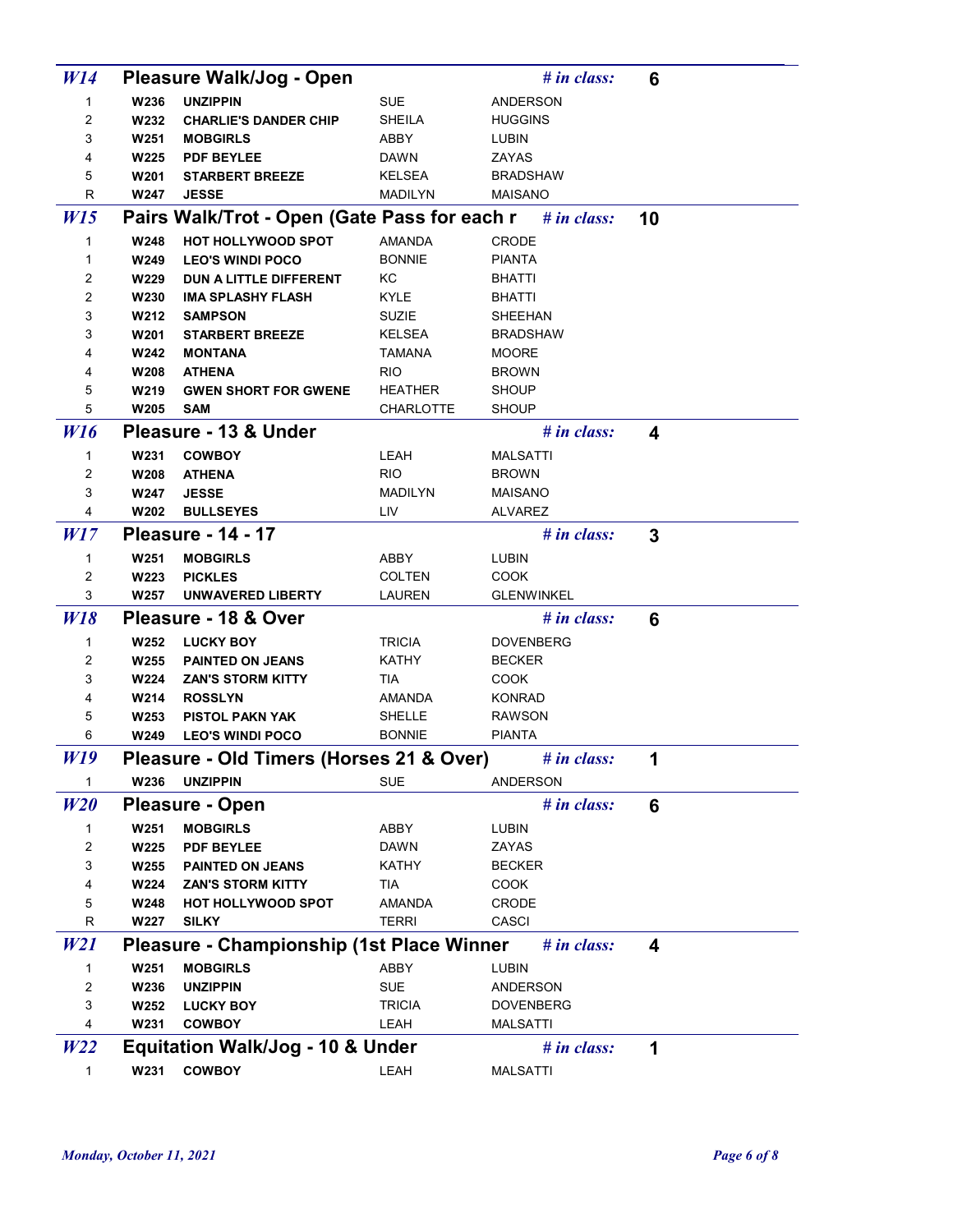| W23            |                          | <b>Equitation Walk/Jog-11 - 13</b>                |                       | $#$ in class:                 | 3                |             |
|----------------|--------------------------|---------------------------------------------------|-----------------------|-------------------------------|------------------|-------------|
| $\mathbf{1}$   | <b>W208</b>              | <b>ATHENA</b>                                     | <b>RIO</b>            | <b>BROWN</b>                  |                  |             |
| $\overline{2}$ | <b>W206</b>              | <b>TRADER MOE RA</b>                              | <b>LOLA</b>           | COLE                          |                  |             |
| 3              | <b>W247</b>              | <b>JESSE</b>                                      | <b>MADILYN</b>        | MAISANO                       |                  |             |
| W24            |                          | Equitation Walk/Jog - 14 - 17                     |                       | $#$ in class:                 | 4                |             |
| $\mathbf{1}$   | <b>W251</b>              | <b>MOBGIRLS</b>                                   | ABBY                  | LUBIN                         |                  |             |
| 2              | <b>W245</b>              | <b>FINIAN'S FIRE</b>                              | KOLBY                 | <b>KING</b>                   |                  |             |
| 3              | <b>W256</b>              | <b>ATLAS</b>                                      | SARAH                 | <b>HOLDEN</b>                 |                  |             |
| 4              | W257                     | <b>UNWAVERED LIBERTY</b>                          | LAUREN                | <b>GLENWINKEL</b>             |                  |             |
| W25            |                          | <b>Equitation Walk/Jog - 18 &amp; Over</b>        |                       | $#$ in class:                 | 6                |             |
| 1              | <b>W242</b>              | <b>MONTANA</b>                                    | <b>TAMANA</b>         | MOORE                         |                  |             |
| 2              | <b>W260</b>              | <b>CAPONE</b>                                     | <b>HUNTER</b>         | <b>KENNEY</b>                 |                  |             |
| 3              | <b>W230</b>              | <b>IMA SPLASHY FLASH</b>                          | KYLE                  | <b>BHATTI</b>                 |                  |             |
| 4              | <b>W229</b>              | DUN A LITTLE DIFFERENT                            | KC                    | <b>BHATTI</b>                 |                  |             |
| 5              | W215                     | <b>JC SHINING GOLD BAR</b>                        | <b>JAMIE</b>          | <b>CAREY</b>                  |                  |             |
| R              | <b>W207</b>              | <b>STORMIE</b>                                    | <b>DIANE</b>          | <b>GLEASON</b>                |                  |             |
| W26            |                          | <b>Equitation Walk/Jog - Open</b>                 |                       | $#$ in class:                 | 6                |             |
| 1              | <b>W251</b>              | <b>MOBGIRLS</b>                                   | ABBY                  | LUBIN                         |                  |             |
| 2              | <b>W256</b>              | <b>ATLAS</b>                                      | <b>SARAH</b>          | <b>HOLDEN</b>                 |                  |             |
| 3              | <b>W260</b>              | <b>CAPONE</b>                                     | <b>HUNTER</b>         | <b>KENNEY</b>                 |                  |             |
| 4              | <b>W249</b>              | <b>LEO'S WINDI POCO</b>                           | <b>BONNIE</b>         | <b>PIANTA</b>                 |                  |             |
| 5<br>R         | W230<br><b>W242</b>      | <b>IMA SPLASHY FLASH</b><br><b>MONTANA</b>        | KYLE<br><b>TAMANA</b> | <b>BHATTI</b><br><b>MOORE</b> |                  |             |
|                |                          |                                                   |                       |                               |                  |             |
| W27            |                          | <b>Equitation - 13 &amp; Under</b>                |                       | $#$ in class:                 | $\boldsymbol{2}$ |             |
| $\mathbf{1}$   | <b>W208</b>              | <b>ATHENA</b>                                     | <b>RIO</b>            | <b>BROWN</b>                  |                  |             |
| $\overline{2}$ | <b>W231</b>              | <b>COWBOY</b>                                     | LEAH                  | <b>MALSATTI</b>               |                  |             |
| W28            |                          | Equitation - 14 - 17                              |                       | $#$ in class:                 | 1                |             |
| $\mathbf{1}$   |                          | W251 MOBGIRLS                                     | ABBY                  | <b>LUBIN</b>                  |                  |             |
| W29            |                          | <b>Equitation 18 &amp; Over</b>                   |                       | $#$ in class:                 | 6                |             |
| $\mathbf{1}$   | W212                     | <b>SAMPSON</b>                                    | SUZIE                 | SHEEHAN                       |                  |             |
| 2              | W248                     | HOT HOLLYWOOD SPOT                                | AMANDA                | CRODE                         |                  |             |
| 3              | <b>W201</b>              | <b>STARBERT BREEZE</b>                            | KELSEA                | <b>BRADSHAW</b>               |                  |             |
| 4              | W249                     | <b>LEO'S WINDI POCO</b>                           | <b>BONNIE</b>         | <b>PIANTA</b>                 |                  |             |
| 5              | <b>W242</b>              | <b>MONTANA</b>                                    | <b>TAMANA</b>         | <b>MOORE</b>                  |                  |             |
| $\mathsf R$    | W235                     | <b>SEDONA SUNFLOWER B</b>                         | <b>ANGELICA</b>       | <b>BLOOMFIELD</b>             |                  |             |
| <b>W30</b>     |                          | <b>Equitation - Open</b>                          |                       | $#$ in class:                 | 5                |             |
| $\mathbf{1}$   | <b>W251</b>              | <b>MOBGIRLS</b>                                   | ABBY                  | LUBIN                         |                  |             |
| 2              | W248                     | HOT HOLLYWOOD SPOT                                | <b>AMANDA</b>         | CRODE                         |                  |             |
| 3              | W235                     | <b>SEDONA SUNFLOWER B</b>                         | ANGELICA              | <b>BLOOMFIELD</b>             |                  |             |
| 4              | <b>W201</b>              | <b>STARBERT BREEZE</b>                            | <b>KELSEA</b>         | <b>BRADSHAW</b>               |                  |             |
| $\,$ 5 $\,$    | <b>W208</b>              | <b>ATHENA</b>                                     | <b>RIO</b>            | <b>BROWN</b>                  |                  |             |
| W31            |                          | <b>Equitation - Championship (1st Place Winne</b> |                       | $#$ in class:                 | 3                |             |
| $\mathbf{1}$   | <b>W251</b>              | <b>MOBGIRLS</b>                                   | ABBY                  | LUBIN                         |                  |             |
| 2              | W212                     | <b>SAMPSON</b>                                    | SUZIE                 | SHEEHAN                       |                  |             |
| 3              | <b>W208</b>              | <b>ATHENA</b>                                     | <b>RIO</b>            | <b>BROWN</b>                  |                  |             |
|                |                          |                                                   |                       |                               |                  |             |
|                |                          |                                                   |                       |                               |                  |             |
|                |                          |                                                   |                       |                               |                  |             |
|                |                          |                                                   |                       |                               |                  |             |
|                |                          |                                                   |                       |                               |                  |             |
|                |                          |                                                   |                       |                               |                  |             |
|                |                          |                                                   |                       |                               |                  |             |
|                |                          |                                                   |                       |                               |                  |             |
|                | Monday, October 11, 2021 |                                                   |                       |                               |                  | Page 7 of 8 |
|                |                          |                                                   |                       |                               |                  |             |
|                |                          |                                                   |                       |                               |                  |             |
|                |                          |                                                   |                       |                               |                  |             |
|                |                          |                                                   |                       |                               |                  |             |